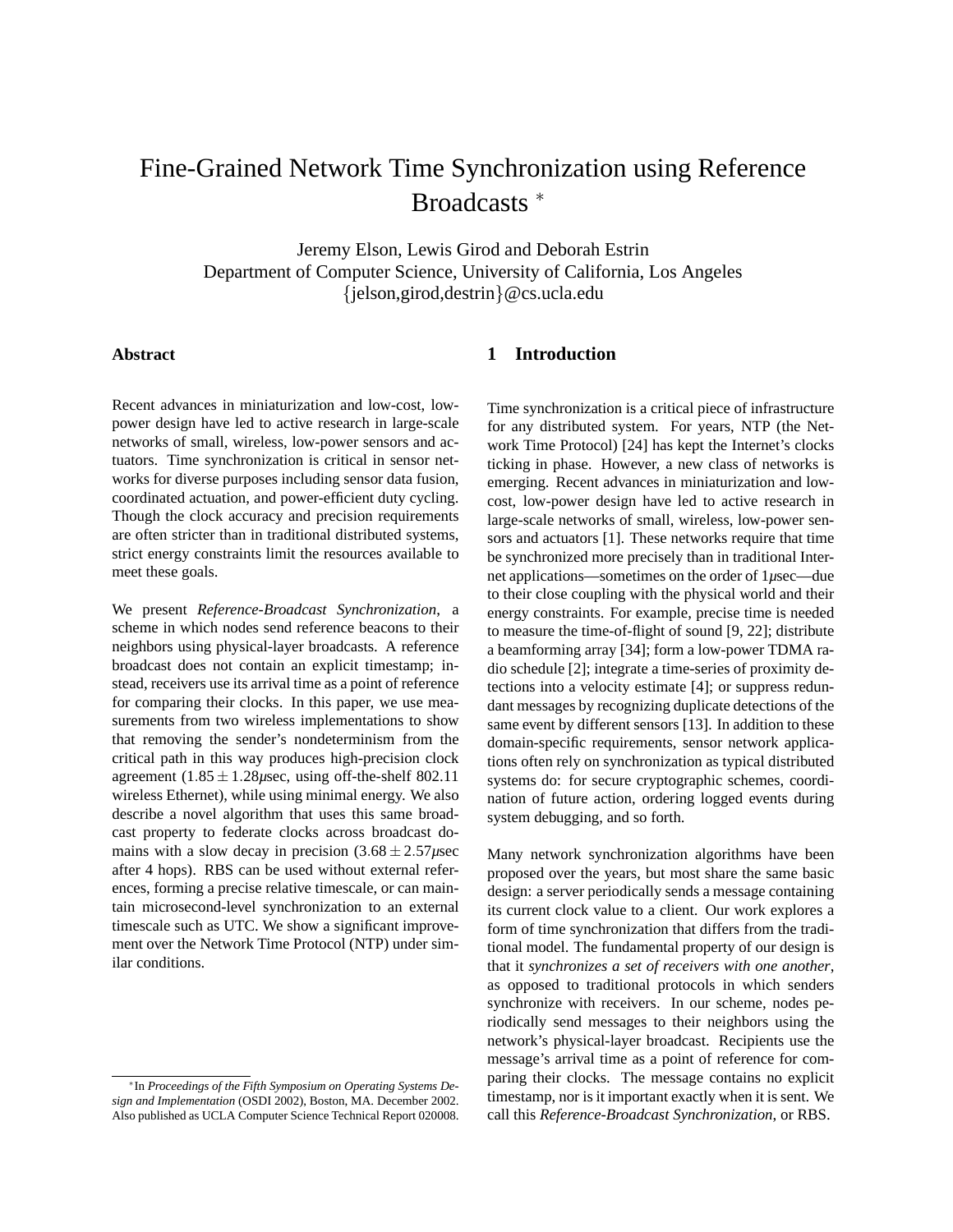In this paper, we use measurements from two wireless implementations to show that removing the sender's nondeterminism from the critical path in this way results in a dramatic improvement in synchronization over using NTP. We also present an algorithm that allows time to be propagated across broadcast domains without losing the reference-broadcast property. In this way, nodes in a multi-hop network can form a highly precise relative timescale, or maintain microsecond-level synchronization to an external timescale such as UTC.

The most significant limitation of RBS is that it requires a network with a physical broadcast channel. It can not be used, for example, in networks that employ point-topoint links. However, it is applicable for a wide range of applications in both wired and wireless networks where a broadcast domain exists and higher-precision or lowerenergy synchronization is required than what NTP can typically provide.

The organization of this paper is as follows: We first review related work in Section 2. In Section 3, we describe the design of traditional time synchronization protocols in more detail, and contrast it to the RBS design philosophy. In Section 4, we describe the basic building blocks of RBS, including estimation of phase offset (§4.1) and clock skew (§4.2). We also present empirical data from two wireless implementations of single-hop RBS (§4.3– §4.5). In Section 5, we present a novel algorithm for extending RBS across broadcast domains with slow precision decay. We also describe empirical results from a multi-hop RBS implementation (§5.3). In Section 6, we describe applications from three research groups that use RBS. Finally, we offer our conclusions and describe our plans for future work in Section 7.

# **2 Related Work**

A landmark paper in computer clock synchronization is Lamport's work that elucidates the importance of *virtual clocks* in systems where causality is more important than absolute time [18]. Though Lamport's work focused on giving events a total order rather than quantifying the time difference between them, it has emerged as an important influence in sensor networks. Many sensor applications require only relative time, for example timing the propagation delay of sound [9], and thus absolute time may not be needed.

Over the years, many protocols have been designed for maintaining synchronization of physical clocks over computer networks [5, 10, 24, 30]. These protocols all have basic features in common: a simple connectionless messaging protocol; exchange of clock information among clients and one or more servers; methods for mitigating the effects of nondeterminism in message delivery and processing; and an algorithm on the client for updating local clocks based on information received from a server. They do differ in certain details: whether the network is kept internally consistent or synchronized to an external standard; whether the server is considered to be the canonical clock, or merely an arbiter of client clocks, and so on.

Mills' NTP [24] stands out by virtue of its scalability, self-configuration in large multi-hop networks, robustness to failures and sabotage, and ubiquitous deployment. NTP allows construction of a hierarchy of time servers, multiply rooted at canonical sources of external time.

Synchronization to an external timescale is typically provided by the Global Positioning System (GPS), a constellation of satellites operated by the U.S. Department of Defense [16]. Commercial GPS receivers can achieve accuracy of better than 200nsec relative to UTC [20]. However, GPS requires a clear sky view, which is unavailable in many application areas—for example, inside of buildings, beneath dense foliage, underwater, on Mars, or behind enemy lines where GPS is jammed. In addition, receivers can require several minutes of settling time, and may be too large, costly, or high-power to justify on a small, cheap sensor node.

Perhaps most closely related to our work are the CesiumSpray system [32] (the foundations of which were described by Veríssimo and Rodrigues [31]), and the 802.11-based broadcast synchronization described by Mock *et al.* [27]. Their systems, like ours, make use of the inherent properties of broadcast media to achieve superior precision. However, their methods require all nodes to lie within a single broadcast domain; multiple domains can not be federated, except by depending on an out of band common view of time (e.g., GPS). In contrast, RBS incorporates a novel multi-hop algorithm; in Section 5, we show it can maintain tight time synchronization across many hops through a wireless network without external infrastructure support. In addition, we have fully decoupled the sender from the receiver—only synchronizing receivers with one another, even when relating the timescale to an external timescale such as UTC. CesiumSpray retains a dependence on the relationship between sender and receiver when synchronizing nodes to UTC.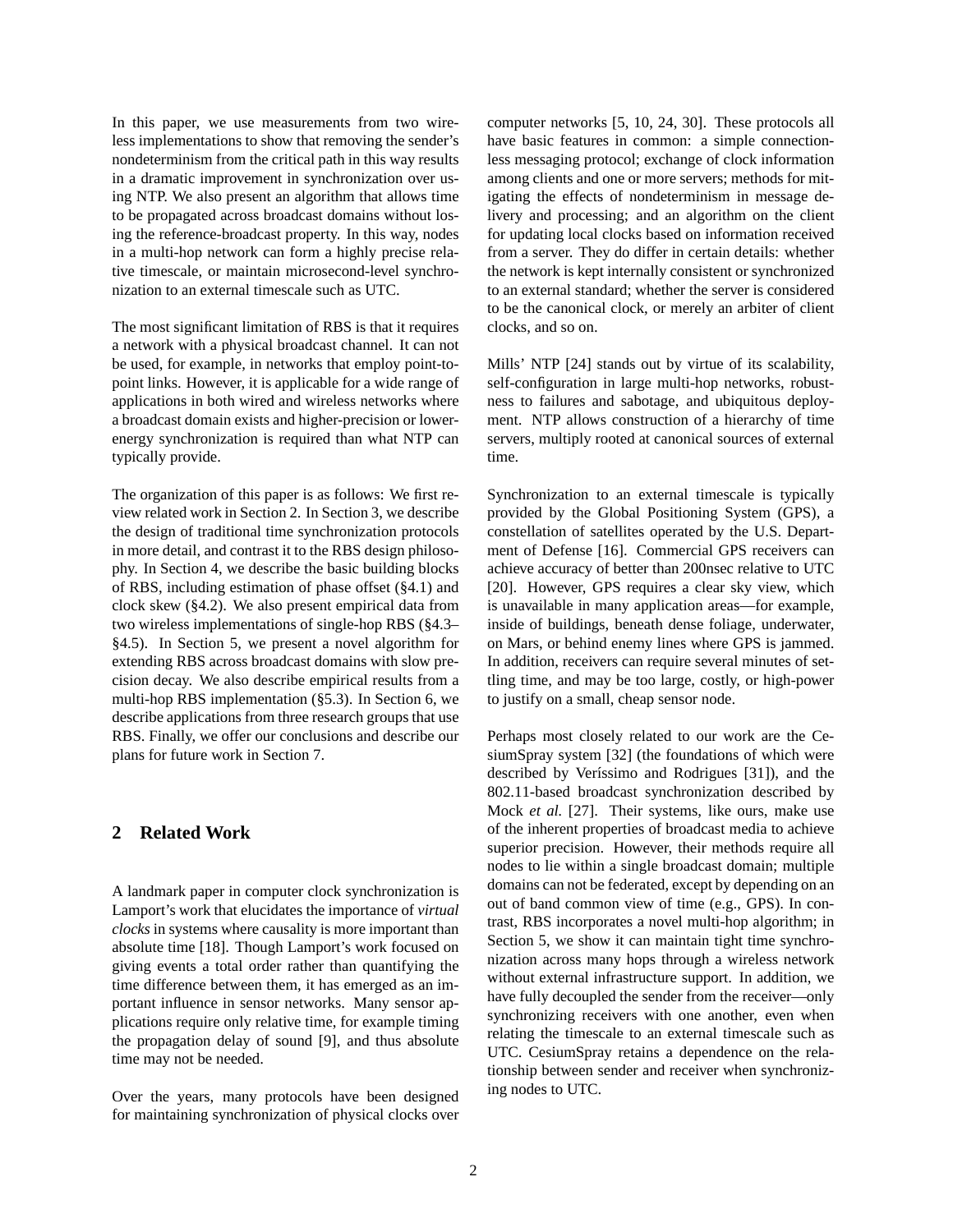Liao *et al.* describe a system for synchronizing interfaces on a system-area network, Myrinet, with microsecond accuracy [19]. Although the precision bound in this system is similar to ours, their results depend on the use of an underlying network that offers latency and determinism guarantees in fixed topologies. In contrast, our scheme works over a much broader class of networks, over a much wider area, and does not require a tight coupling between the sender and its network interface.

Similarly, on Berkeley Mote hardware, Hill *et al.* report 2*µ*sec precision for receivers within a single broadcast domain [11]; Ganeriwal *et al.* report 25*µ*sec-per-hop precision across multiple hops [7]. Both of these results are achieved by tightly integrating the MAC with the application, and building a deterministic bit-detector into the MAC layer. RBS does not require that the application be collapsed into the MAC, and indeed will be shown in Section 4.4 to work on commodity hardware (802.11). However, their work is complementary to ours, as our focus is not on building deterministic detectors, but rather making the best use of existing detectors. By leveraging Hill's 0.25*µ*sec-precision bit detector, RBS could achieve several times the precision of their scheme, based on their 2*µ*sec jitter budget analysis.

# **3 Traditional Synchronization Methods**

Before discussing RBS in detail, we describe how existing time synchronization protocols typically work, and their usual sources of error.

Many synchronization protocols exist, and most share a basic design: a server periodically sends a message containing its current clock value to a client. A simple oneway message suffices if the typical latency from server to client is small compared to the desired accuracy. A common extension is to use a client request followed by a server's response. By measuring the total roundtrip-time of the two packets, the client can estimate the one-way latency. This allows for more accurate synchronization by accounting for the time that elapses between the server's creation of a timestamp and the client's reception of it. NTP is a ubiquitously adopted protocol for Internet time synchronization that exemplifies this design.

## **3.1 Sources of Time Synchronization Error**

The enemy of precise network time synchronization is *non-determinism*. Latency estimates are confounded by random events that lead to asymmetric round-trip message delivery delays; this contributes directly to synchronization error. To better understand the source of these errors, it is useful to decompose the source of a message's latency. Kopetz and Schwabl characterize it as having four distinct components [17]:

- *Send Time—*the time spent at the sender to construct the message. This includes kernel protocol processing and variable delays introduced by the operating system, e.g. context switches and system call overhead incurred by the synchronization application. Send time also accounts for the time required to transfer the message from the host to its network interface.
- *Access Time—*delay incurred waiting for access to the transmit channel. This is specific to the MAC protocol in use. Contention-based MACs (e.g., Ethernet [23]) must wait for the channel to be clear before transmitting, and retransmit in the case of a collision. Wireless RTS/CTS schemes such as those in 802.11 networks [14] require an exchange of control packets before data can be transmitted. TDMA channels [29] require the sender to wait for its slot before transmitting.
- *Propagation Time*—the time needed for the message to transit from sender to receivers once it has left the sender. When the sender and receiver share access to the same physical media (e.g., neighbors in an ad-hoc wireless network, or on a LAN), this time is very small as it is simply the physical propagation time of the message through the media. In contrast, Propagation Time dominates the delay in wide-area networks, where it includes the queuing and switching delay at each router as the message transits through the network.
- *Receive Time*—processing required for the receiver's network interface to receive the message from the channel and notify the host of its arrival. This is typically the time required for the network interface to generate a message reception signal. If the arrival time is timestamped at a low enough level in the host's operating system kernel (e.g., inside of the network driver's interrupt handler), the Receive Time does not include the overhead of system calls, context switches, or even the transfer of the message from the network interface to the host.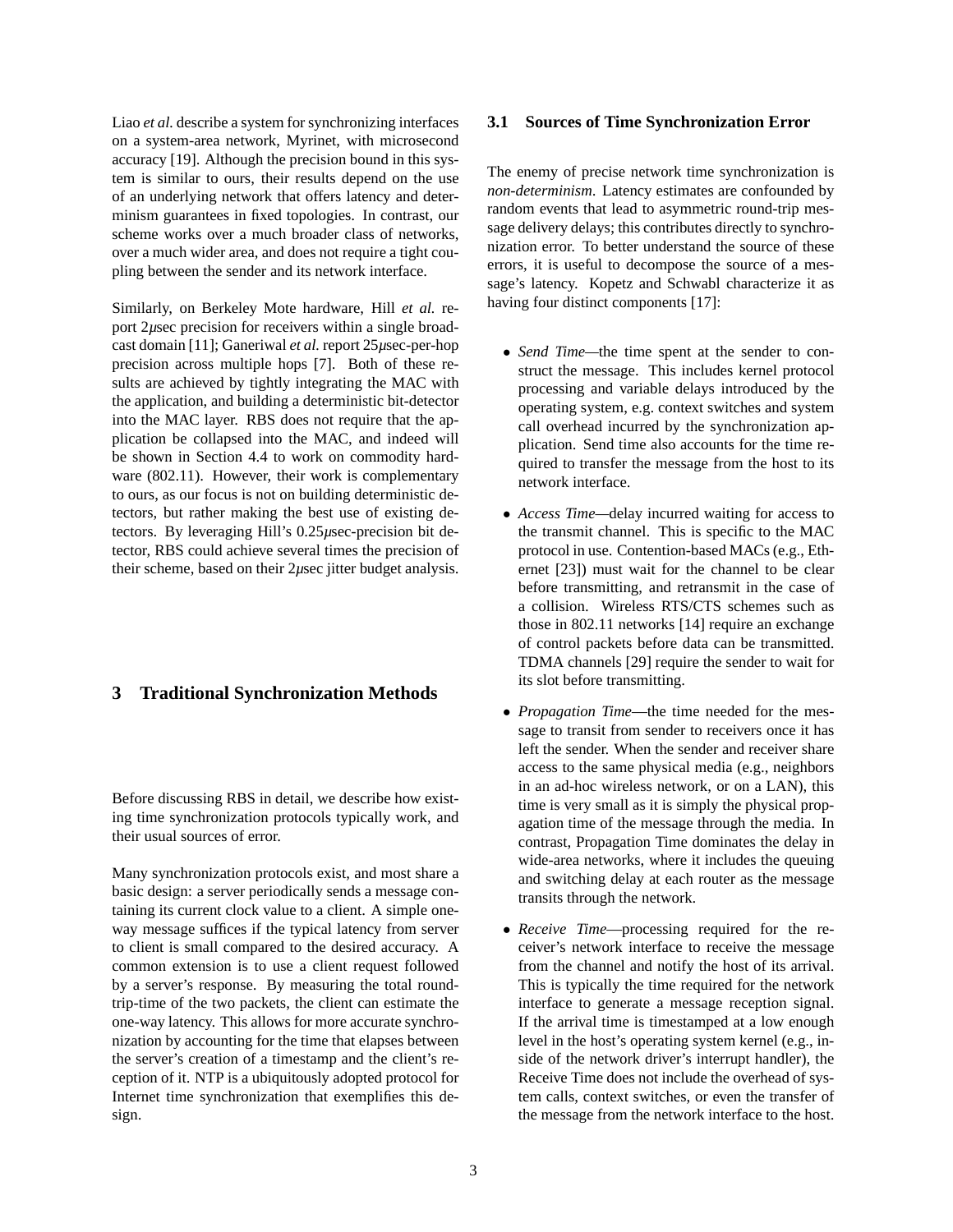Existing time synchronization algorithms vary primarily in their methods for estimating and correcting for these sources of error. For example, Cristian observed that performing larger numbers of request/response experiments will make it more likely that at least one trial will not encounter random delays [5]. This trial, if it occurs, is easily identifiable as the shortest round-trip time. NTP filters its data using a variant of this heuristic.

Our scheme takes a different approach to reducing error. Instead of estimating error, we exploit the broadcast channel available in many physical-layer networks to remove as much of it as possible from the critical path. Our contributions in this paper stem from the observation that a message that is broadcast at the physical layer will arrive at a set of receivers with very little variability in its delay. Although the Send Time and Access Time may be unknown, and highly variable from message to message, the nature of a broadcast dictates that for a *particular* message, these quantities are *the same for all receivers*. This observation was also made by Veríssimo and Rodrigues [31], and later became central to their CesiumSpray system [32].

The fundamental property of Reference-Broadcast Synchronization is that a broadcast message is only used to *synchronize a set of receivers with one another*, in contrast with traditional protocols that synchronize the sender of a message with its receiver. Doing so removes the Send Time and Access Time from the critical path, as shown in Figure 1. This is a significant advantage for synchronization on a LAN, where the Send Time and Access time are typically the biggest contributors to the nondeterminism in the latency. Mills attributes most of the phase error seen when synchronizing an NTP client workstation to a GPS receiver on the same LAN (500*µ*sec–2000*µ*sec in his 1994 study [25]) to these factors—Ethernet jitter and collisions.

To counteract these effects, an RBS broadcast is always used as a *relative* time reference, never to communicate an absolute time value. It is exactly this property that eliminates error introduced by the Send Time and Access Time: each receiver is synchronizing to a reference packet which was, by definition, injected into the physical channel at the same instant. The message itself does not contain a timestamp generated by the sender, nor is it important exactly when it is sent. In fact, the broadcast does not even need to be a dedicated timesync packet. Almost any extant broadcast can be used to recover timing information—for example, ARP packets in Ethernet, or the broadcasted control traffic in wireless networks (e.g., RTS/CTS exchanges or route discovery packets).

#### **3.2 Characterizing the Receiver Error**

Previously, we described the four sources of latency in sending a message. Two of these—the Send Time and Access Time—are dependent on factors such as the instantaneous load on the sender's CPU and the network. This makes them the most nondeterministic and difficult to estimate. As described above, RBS eliminates the effect of these error sources altogether; the two remaining factors are the Propagation Time and Receive Time.

For our purposes, we consider the Propagation Time to be effectively 0. The propagation speed of electromagnetic signals through air is close to  $c<sup>1</sup>$  and through copper wire about  $\frac{2}{3}c$ . For a LAN or ad-hoc network spanning tens of feet, propagation time is at most tens of nanoseconds, which does not contribute significantly to our *µ*sec-scale error budget. (In sensor networks, the error budget is often driven by the need to sense phenomena, such as sound, that move much more slowly than the RF-pulse used to synchronize the observers.) In addition, RBS is only sensitive to the *difference* in propagation time between a pair of receivers, as depicted in Figure 1.

The length of a bit gives us an idea of the Receive Time. For a receiver to interpret a message at all, it must be synchronized to the incoming message within one bit time. Latency due to processing in the receiver electronics is irrelevant as long as it is *deterministic*, since our scheme is only sensitive to *differences* in the receive time of messages within a set of receivers.<sup>2</sup> In addition, the system clock can easily be read at interrupt time when a packet is received; this removes delays due to receiver protocol processing, context switches, and interface-tohost transfer from the critical path.

To verify our assumptions about expected receiver error, we turned to our laboratory's wireless sensor network testbed [4]. Specifically, we tested the Berkeley Mote, a postage-stamp sized narrowband radio and sensor platform developed by Pister *et al.* at Berkeley [15]. Motes use a minimal event-based operating system developed by Hill *et al.* specifically for that hardware platform called TinyOS [12]. We programmed 5 Motes to raise a GPIO pin high upon each packet arrival, and attached those signal outputs to an external logic analyzer that recorded the time of the packet reception events. An additional Mote emitted 160 broadcast packets over

<sup>1</sup>A convenient rule of thumb is 1*nsec*/foot.

 $2$ It is important to consider effects of any intentional nondeterminism on the part of a receiver, such as aggregation of packets in a queue before raising an interrupt.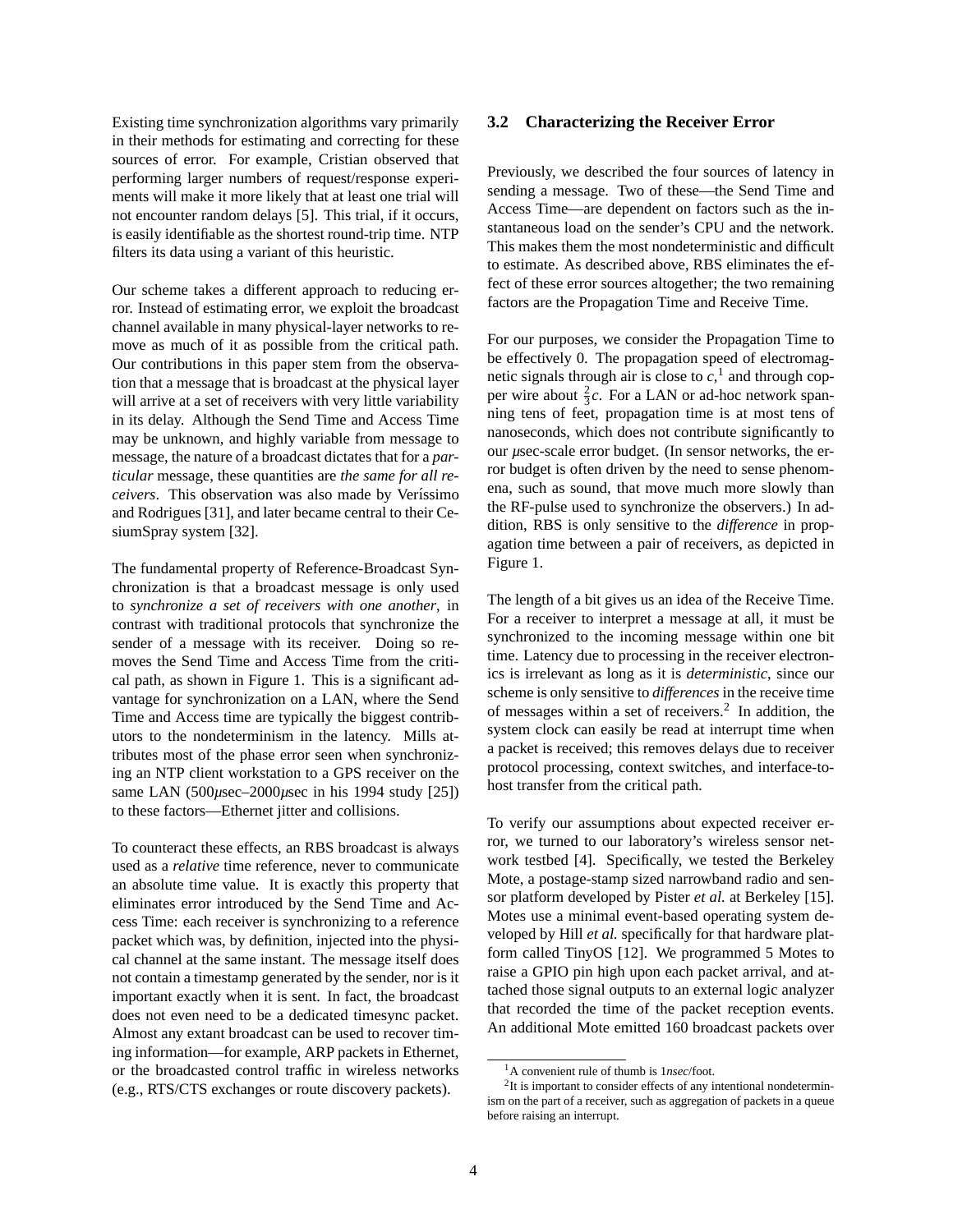

Figure 1: A critical path analysis for traditional time synchronization protocols (*left*) and RBS (*right*). For traditional protocols working on a LAN, the largest contributions to nondeterministic latency are the Send Time (from the sender's clock read to delivery of the packet to its NIC, including protocol processing) and Access Time (the delay in the NIC until the channel becomes free). The Receive Time tends to be much smaller than the Send Time because the clock can be read at interrupt time, before protocol processing. In RBS, the critical path length is shortened to include only the time from the injection of the packet into the channel to the last clock read.



Figure 2: A histogram showing the distribution of interreceiver phase offsets recorded for 1,478 broadcast packets, grouped into 1*µ*sec buckets. The curve is a plot of the best-fit Gaussian parameters. ( $\mu = 0$ ,  $\sigma = 11.1 \mu$ sec, confidence=99.8%)

the course of 3 minutes, with random inter-packet delays ranging from 200msec to 2 seconds. For each pulse transmitted, we computed the difference in the pulse's packet reception time for each of the 10 possible pairings of the 5 receivers. Some pulses were lost at some receivers due to the normal vagaries of RF links. A total of 1,478 pairings were computed.

A histogram showing the distribution of the receivers' phase offsets is shown in Figure 2. The maximum phase error observed in any trial was 53.4*µ*sec. The Mote's radios operate at 19,200 baud and thus have a bit time of 52*µ*sec. This correspondence supports our reasoning that a receiver's jitter is unlikely to be much greater than a single bit time, as long as the receiver electronics have a deterministic delay between packet reception and host notification.

The phase offset distribution appears Gaussian; the chisquared test indicates 99.8% confidence in the best fit parameters— $\mu = 0, \sigma = 11.1 \mu$ sec. This is useful for several reasons. As we will see in later sections, a well-behaved distribution enables us to significantly improve on the error bound statistically, by sending multiple broadcast packets. In addition, Gaussian receivers are easy to model realistically in numeric analyses. This facilitates quick experimentation with many different algorithms or scenarios whose systematic exploration is impractical, such as examining the effects of scale.

## **4 Reference-Broadcast Synchronization**

So far, we characterized the determinism of our receiver hardware. We now turn to the question of using that receiver to achieve the best possible clock synchronization.

We should note that our research does not encompass the question of how to build a more deterministic receiver. This is best answered by those who design them. Plans for forthcoming revisions of the Mote's TinyOS are reported to include better phase lock between a receiver and incoming message. Instead, we ask: How well can we synchronize clocks with a *given* receiver? How is the precision we can achieve related to that receiver's jitter?

In this section, we build up the basic RBS algorithm for nodes within a single broadcast domain. (Applying RBS in multihop networks will be considered in Section 5.)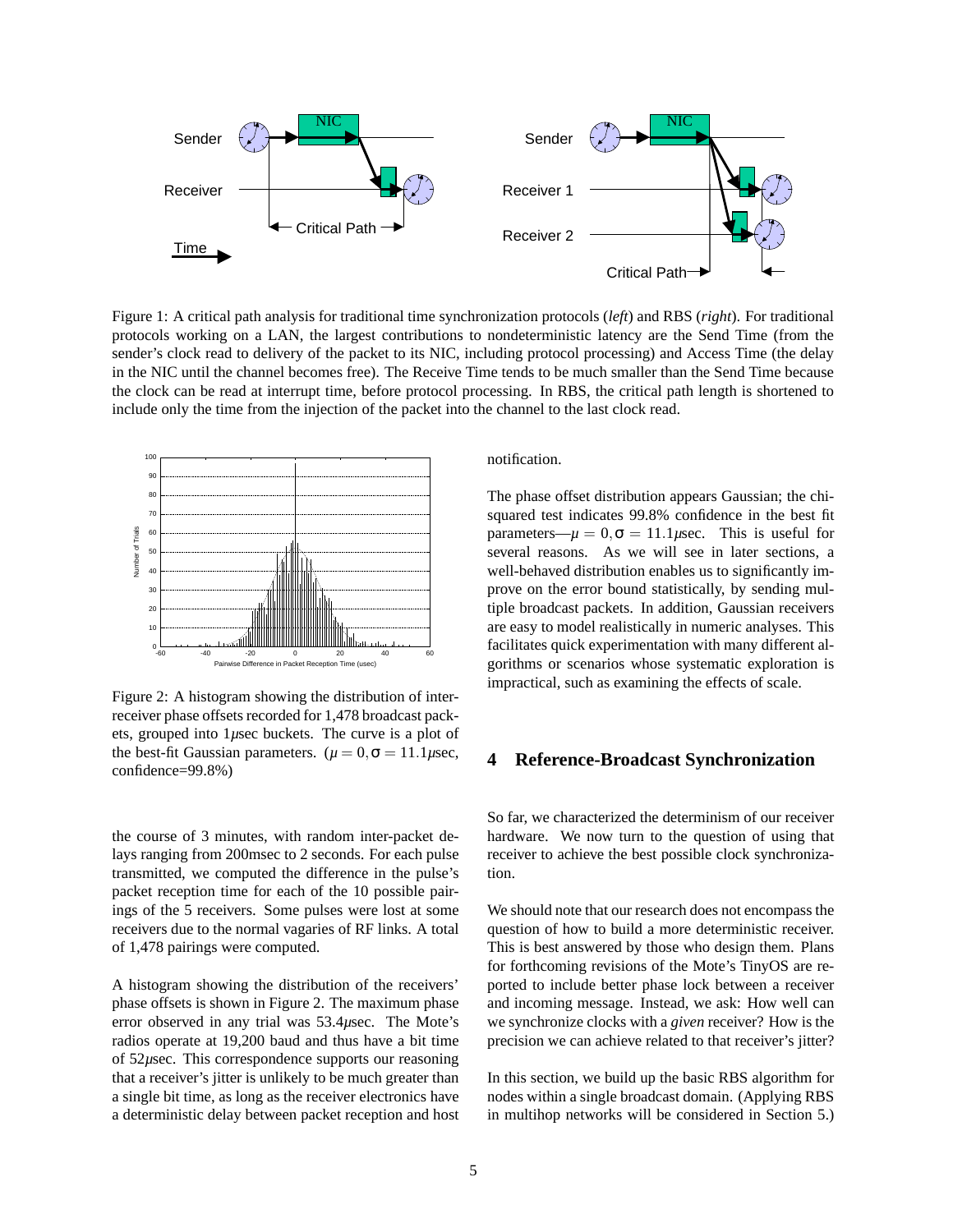First, we consider how RBS can be used to estimate the relative phase offsets among a group of receivers. Next, we describe a slightly more complex scheme that also corrects for clock skew. We also describe implementation of RBS on both Berkeley Motes and commodity hardware, and quantify the performance of RBS vs. NTP. Finally, we describe how the combination may be used to achieve *post-facto* synchronization.

# **4.1 Estimation of Phase Offset**

The simplest form of RBS is the broadcast of a single pulse to two receivers, allowing them to estimate their relative phase offsets. That is:

- 1. A transmitter broadcasts a reference packet to two receivers (*i* and *j*).
- 2. Each receiver records the time that the reference was received, according to its local clock.
- 3. The receivers exchange their observations.

Based on this single broadcast alone, the receivers have sufficient information to form a local (or *relative*) timescale. Global (or *absolute*) timescales such as UTC are important, and we will see in Section 5.4 how RBS can be extended to provide them. However, in this section we will first consider construction of local timescales—which are often sufficient for sensor network applications. For example, if node *i* at position (0, 0) detects a target at time  $t = 4$ , and *j* at position  $(0, 10)$ detects it at  $t = 5$ , we can conclude that the target is moving north at 10 units per second. This comparison does not require absolute time synchronization; the reference broadcast makes it possible to compare the time of an event observed by *i* with one observed by *j*. 3

The performance of this scheme is closely related to three factors:

1. The number of receivers that we wish to synchronize  $(n)$ . We assumed above that  $n = 2$ ; however, collaborative applications often require synchronization of many nodes simultaneously. As the set grows, the likelihood increases that at least one will be poorly synchronized. We define the *group* *dispersion* as the maximum phase error between any of the  $\binom{n}{2}$  pairs of receivers in a group.

- 2. The nondeterminism of the underlying receiver, as we discussed in Section 3.2.
- 3. Clock skew in the receivers, as their oscillators all tick at different rates. A single reference will provide only *instantaneous* synchronization. Immediately afterward, the synchronization will degrade as the clocks drift apart. Precision will therefore decay as more time elapses between the synchronization pulse and the event of interest. Typical crystal oscillators are accurate on the order of one part in 10<sup>4</sup> to 10<sup>6</sup> [33]—that is, two nodes' clocks will drift 1–100*µ*sec per second.

We will see in the next section how clock skew can be estimated. However, assume for the moment that we already know the clock skew and have corrected for it. Let us instead consider what is required to correct for the nondeterminism in the receiver. Recall from Figure 2 that we empirically observed the Mote's receiver error to be Gaussian. We can therefore increase the precision of synchronization statistically, by sending more than one reference:

- 1. A transmitter broadcasts *m* reference packets.
- 2. Each of the *n* receivers records the time that the reference was observed, according to its local clock.
- 3. The receivers exchange their observations.
- 4. Each receiver *i* can compute its phase offset to any other receiver *j* as the average of the phase offsets implied by each pulse received by both nodes *i* and *j*. That is, given
	- *n*: the number of receivers
	- *m*: the number of reference broadcasts, and
	- *Tr*,*b*: *r*'s clock when it received broadcast *b*,

$$
\forall i \in n, j \in n: \text{Offset}[i, j] = \frac{1}{m} \sum_{k=1}^{m} (T_{j,k} - T_{i,k}). \tag{1}
$$

Because this basic scheme does not yet account for clock skew (a feature added in §4.2), it is not yet implementable on real hardware. We therefore turned to a numeric simulation based on the receiver model that we derived empirically in Section 3.2. In each trial, *n* nodes were given random clock offsets. *m* pulse transmission times were selected at random. Each pulse was "delivered" to every receiver by timestamping it using

<sup>&</sup>lt;sup>3</sup>Our prototype implementation never sets the local clock based on reference broadcasts; instead, it provides a library function for timestamp conversion. That is, it can convert a time value that was generated by the local clock to the value that would have been generated on another node's clock at the same time, and vice-versa.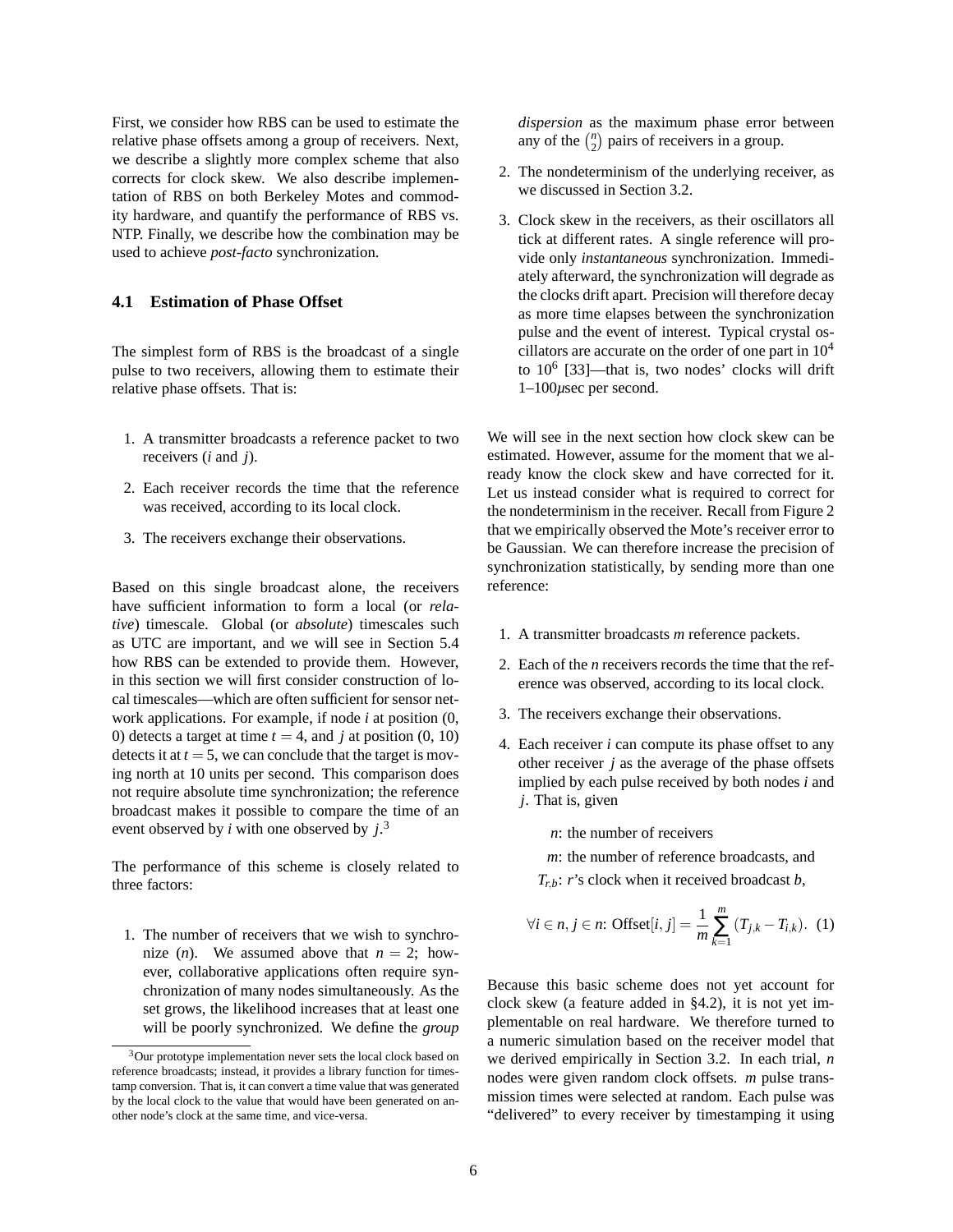the receiver's clock, including a random error matching the Gaussian distribution parameters shown in Figure 2  $(\sigma = 11.1)$ . An offset matrix was computed as given in Equation 1. Each of these  $O(n^2)$  computed offsets was then compared with the "real" offsets; the maximum difference was considered to be the *group dispersion*. We performed this analysis for values of  $m = 1...50$  and  $n = 2...20$ . At each value of *m* and *n*, we performed 1,000 trials and calculated the mean group dispersion, and standard deviation from the mean. The results are shown in Figure 3.

This numeric simulation suggests that in the simplest case of 2 receivers (the lower curve of Figure 3a), 30 reference broadcasts can improve the precision from 11*µ*sec to 1.6*µ*sec, after which we reach a point of diminishing return. $4$  In a group of 20 receivers, the dispersion can be reduced to 5.6*µ*sec. Figure 3b shows a 3D view of the same dataset for all receiver group sizes from 2 to 20. This view also shows that larger numbers of broadcasts significantly mitigate the effect of larger group size on precision decay.

# **4.2 Estimation of Clock Skew**

So far, we have described a method for estimating phase offset assuming that there was no clock skew—that is, that all the nodes' clocks are running at the same rate. Of course, this is not a realistic assumption. A complete description of crystal oscillator behavior is beyond the scope of this paper;<sup>5</sup> however, to a first approximation, the important characteristics of an oscillator are:

- Accuracy—the agreement between an oscillator's expected and actual frequencies. The difference is the *frequency error*; its maximum is usually specified by the manufacturer. The crystal oscillators found in most consumer electronics are accurate to one part in  $10^4$  to  $10^6$ .
- Stability—An oscillator's tendency to stay at the same frequency over time. Frequency stability can be further subdivided into *short-term* and *long-term* frequency stability. Short-term instability is primarily due to environmental factors, such as variations in temperature, supply voltage, and shock. Long-term instability results from more subtle effects, such as oscillator aging.

The phase difference between two nodes' clocks will change over time due to frequency differences in the oscillators. The basic algorithm that we described earlier is not physically realizable without an extension that takes this into account—in the time needed to observe 30 pulses, the phase error between the clocks will have changed.

Complex disciplines exist that can lock an oscillator's phase and frequency to an external standard [26]. However, we selected a very simple yet effective algorithm to correct skew. Instead of *averaging* the phase offsets from multiple observations, as shown in Equation 1, we perform a *least-squares linear regression*. This offers a fast, closed-form method for finding the best fit line through the phase error observations over time. The frequency and phase of the local node's clock with respect to the remote node can be recovered from the slope and intercept of the line.

Of course, fitting a *line* to these data implicitly assumes that the frequency is stable, i.e., that the phase error is changing at a constant rate. As we mentioned earlier, the frequency of real oscillators will change over time due, for example, to environmental effects. In general, network time synchronization algorithms (e.g., NTP) correct a clock's phase and its oscillator's frequency error, but do not try to model its frequency instability. That is, frequency adjustments are made continuously based on a recent window of observations relating the local oscillator to a reference. Our prototype RBS system is similar; it models oscillators as having high short-term frequency stability by ignoring data that is more than a few minutes old.

## **4.3 Implementation on Berkeley Motes**

To test these algorithms, we first built a prototype RBS system based around the Berkeley Motes we described in Section 3.2. In the first configuration we tested, 5 Motes periodically broadcasted a reference pulse with a sequence number. Each of them used a 2*µ*sec resolution clock to timestamp the reception times of incoming broadcasts. We then performed an off-line analysis of the data. Figure 4a shows the results of a typical experiment after automatic rejection of outliers (described below). Each point is the difference between the times that the two nodes reported receiving a reference broadcast, plotted on a timescale defined by one node's clock. That is, given

<sup>4</sup>11*µ*sec is the expected average result for a single pulse delivered to two receivers; this is the standard deviation of the inter-receiver phase error, found in Section 3.2, upon which the analysis was based.

 $5[33]$  has a good introduction to the topic and pointers to a more comprehensive bibliography.

*Tr*,*b*: *r*'s clock when it received broadcast *b*,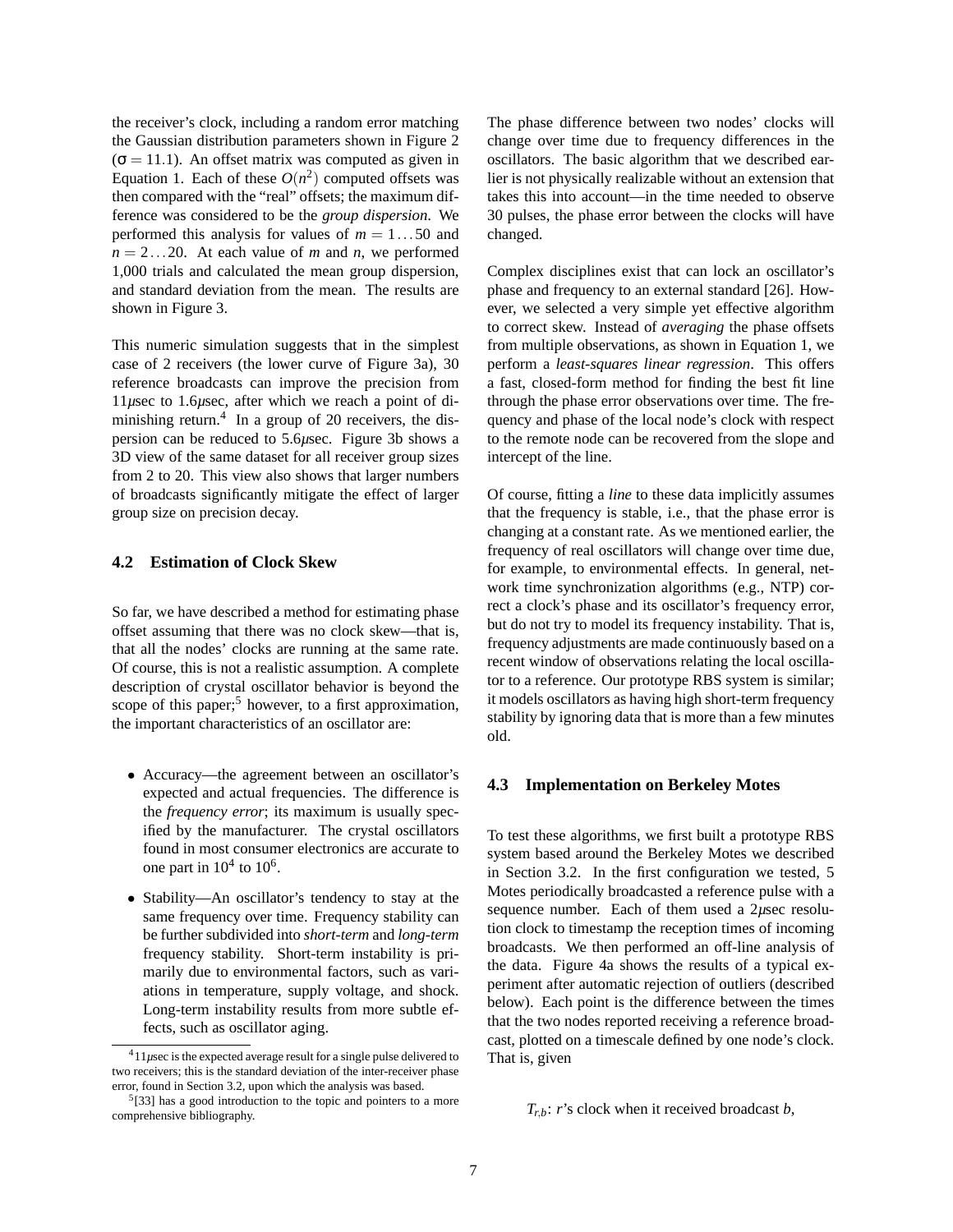

Figure 3: Analysis of expected group dispersion (i.e., maximum pairwise error) after reference-broadcast synchronization. Each point represents the average of 1,000 simulated trials. The underlying receiver is assumed to report packet arrivals with error conforming to the distribution in Figure 2. *a)* Mean group dispersion, and standard deviation from the mean, for a 2-receiver (*bottom*) and 20-receiver (*top*) group. *b)* A 3D view of the same dataset, from 2 to 20 receivers (inclusive).



Figure 4: An analysis of clock skew's effect on RBS. Each point represents the phase offset between two nodes as implied by the value of their clocks after receiving a reference broadcast. A node can compute a least-squarederror fit to these observations (*diagonal lines*), and thus convert time values between its own clock and that of its peer. *a*) Synchronization of the Mote's internal clock. The vertical impulses (read with respect to the *y*2 axis) show the distance of each point from the best-fit line. *b*) Synchronization of clocks on PC104-compatible single-boardcomputers using a Mote as NIC. The points near *x* = 200 are reference pulses, which show a synchronization error of 7.4*µ*sec 60 seconds after the last sync pulse.

for each pulse *k* that was received by receivers  $r_1$  and  $r_2$ , we plot

$$
x = T_{r_1,k}
$$
  

$$
y = T_{r_2,k} - T_{r_1,k}
$$

For visualization purposes, the data are normalized so that the first pulse occurs at  $(0,0)$ . The diagonal line drawn through the points represents the best linear fit to the data—i.e., the line that minimizes the RMS error. The vertical impulses, read with respect to the right-hand *y* axis, show the distance from each point to the best-fit line.

The residual error—that is, the RMS distance of each

point to the fit line—gives us a good idea of the quality of the fit. We can reject outliers by discarding the point that contributes most to the total error, if its error is greater than some threshold (e.g.  $3\sigma$ ). In this experiment, the RMS error was 11.2*µ*sec. (A more systematic study of RBS synchronization error is described in later sections.)

The slope of the best-fit line defines the clock skew, when measured by receiver  $r_1$ 's clock. We can see, for example, that these two oscillators drifted about 300*µ*sec after 100 "*r*<sup>1</sup> seconds." The line's intercept defines the initial phase offset. When combined, we have sufficient information to convert any time value generated by  $r_1$ 's clock to the value that would have been generated by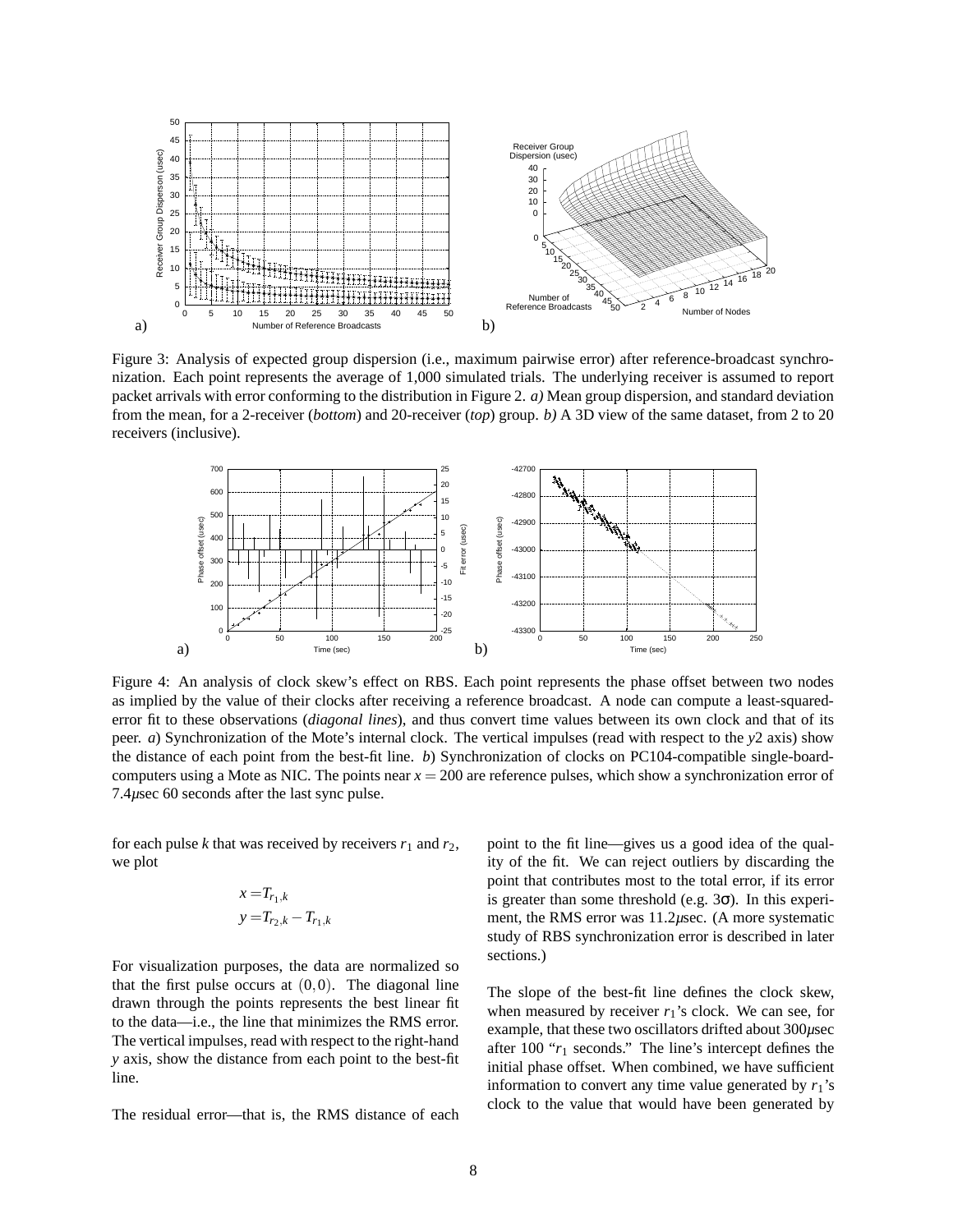*r*2's clock at the same time. We will see in Section 5.4 that "*r*2" may also be an external standard such as UTC. However, even the internally consistent mapping is useful in a sensor network, as we saw in Section 4.1.

In a second test configuration, we used Motes as "network interfaces" rather than as stand-alone nodes. Motes were connected via a 9600-baud serial link to PC104 based single-board-computers running the Linux operating system. In some sense, this makes the problem more difficult because we are extending the path between the receiver (the Mote) and the clock to be synchronized (under Linux). We modified the Linux kernel to timestamp serial-port interrupts, allowing us to accurately associate complete over-the-air messages with kernel timestamps.

In this second test, shown in Figure 4b, one "Mote-NIC" sent reference broadcasts to two receivers for two minutes. Each reception was timestamped by the Linux kernel. After one minute of silence, we injected 10 reference pulses into the PC's parallel port; these pulses appear at the right of the figure. We computed the bestfit line based on the Mote-NIC pulses, after automatic outlier rejection. There was a 7.4*µ*sec residual error between the estimate and the reference pulses.

#### **4.4 Commodity Hardware Implementation**

The performance of RBS on Berkeley Motes was very encouraging. However, it is reasonable to wonder if its success was due to the algorithm itself or simply the fact that it was implemented on a tightly integrated radio and processor platform. In addition, we were curious about the relative performance of RBS and NTP. To answer these questions—and provide RBS on a platform more generally available to users—we implemented RBS as a UNIX daemon, using UDP datagrams instead of Motes. We used a commodity hardware platform that is part of our testbed: StrongARM-based Compaq IPAQs with Lucent Technologies 11Mbit 802.11 wireless Ethernet adapters. Our IPAQs run the "Familiar" Linux distribution<sup>6</sup> with Linux kernel v2.4. In this test, all the wireless Ethernet adapters are connected to a wireless 802.11 base station.

To make the comparison as fair as possible, we first implemented RBS under the same constraints as NTP: a pure userspace application with no special kernel or hardware support, or special knowledge of the MAC layer (other than that it supports broadcasts). Like NTP,

our Linux RBS daemon uses UDP datagrams sent and received via the Berkeley socket interface. Packet reception times are recorded in userspace by using the standard gettimeofday() library function (and underlying system call). The daemon records the time after learning that a new packet has arrived via an unblocked select() call. The IPAQ's clock resolution is 1 $\mu$ sec.

Our RBS daemon simultaneously acts in both "sender" and "receiver" roles. Every 10 seconds (slightly randomized to avoid unintended synchronization), each daemon emits a pulse packet with a sequence number and sender ID. The daemon also watches for such packets to arrive; it timestamps them and periodically sends a report of these timestamps back to the pulse sender along with its receiver ID. The pulse sender collects all of the pulse reception reports and computes clock conversion parameters between each pair of nodes that heard its broadcasts. These parameters are then broadcast back to local neighbors. The RBS daemons that receive these parameters make them available to users. RBS never sets the nodes' clocks, but rather provides a user library that converts UNIX timevals from one node ID to another.

The clock conversion parameters are the slope and intercept of the least-square linear regression, similar to the examples shown in Figure 4. Each regression is based on a window of the 30 most recent pulse reception reports. In practice, a small number of pulses are outliers, not within the Gaussian mode shown in Figure 2, due to random events such as concurrent serial and Ethernet interrupts. These outliers are automatically rejected based on an adaptive threshold equal to 3 times the median fit error of the set of points not yet rejected. (Early versions used a more traditional "3σ" approach, but the standard deviation was found to be too sensitive to gross outliers.) The remaining points are iteratively re-fit, and the outlier threshold recomputed, until no further points are rejected. If more than half the points are rejected as outliers, the fit fails.

To test the synchronization accuracy, we connected a GPIO output from each of two IPAQs to an external logic analyzer. The analyzer was programmed to report the time difference between two pulses seen on each of its input channels. We wrote a Linux kernel module that accepts a target pulse-time from a userspace application, then emits a GPIO pulse when the local clock indicates that the target time has arrived. By implementing the pulsing service inside the kernel, with interrupts disabled shortly before the target time arrives, there is virtually no phase error between the GPIO pulse and the node's clock. In other words, the kernel module ensures that error between the pulses as seen by the logic ana-

<sup>6</sup>http://www.familiar.org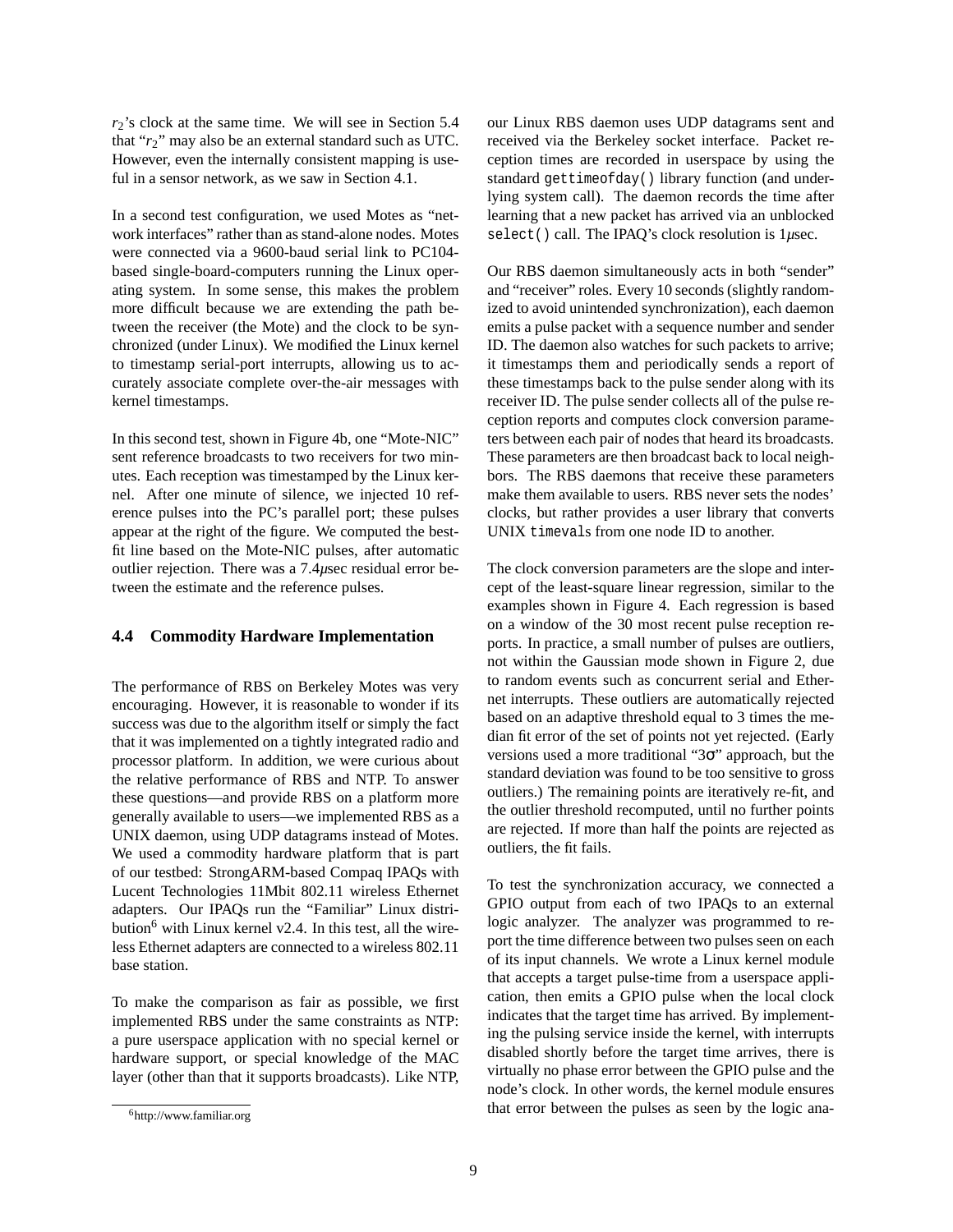lyzer is entirely due to the nodes' clock synchronization error, not an artifact of the test. (This kernel module purely facilitates testing; it was not used to help the synchronization of either NTP or RBS.)

Using this experimental framework, we tested three different synchronization schemes:

- RBS—Our reference broadcast synchronization. A third IPAQ was used as a pulse sender to facilitate synchronization between the two test systems. NTP was off during this test.
- NTP—The standard NTP package, version 4.1.1a, ported to our IPAQs. The ntpdate program was first used to achieve gross synchronization. Then, the ntpd daemon was run, configured to send synchronization packets every 16 seconds (the maximum frequency it allows). The clients were allowed to synchronize to our lab's stratum 1 GPSsteered NTP server for several hours at this high sampling frequency before the test began. The NTP server was on the wired side of our network (i.e., accessed via the wireless base station).
- NTP-Offset—In our test, RBS has a potentially unfair advantage over NTP. Although NTP maintains a continuous estimate of the local clock's phase error with respect to its reference clock, it also limits the rate at which it is willing to correct this error. This is meant to prevent user applications from seeing large frequency excursions or discontinuities in the timescale. Our initial RBS implementation has no such restriction. Since our test only evaluates phase error, and does not give any weight to frequency stability, it might favor RBS. To eliminate this possible advantage, we created *NTP-Offset* synchronization. This was similar to the NTP method; however, during each trial, the test application queried the NTP daemon (using the ntpq program) for its current estimate of the local clock's phase error. This value was subtracted from the test pulse time.

For each of these synchronization schemes, we tested two different traffic scenarios:

- Light network load—The 802.11 network had very little background traffic other than the minimal load generated by the synchronization scheme itself.
- Heavy network load—Two additional IPAQs were configured as traffic generators. Each IPAQ sent

a series of randomly-sized UDP datagrams, each picked uniformly between 500 and 15,000 bytes (IP fragmentation being required for larger packets). The inter-packet delay was 10msec. The crosstraffic was entirely among third parties—that is, the source and destination of this traffic were neither the synchronization servers nor the systems under test. The average aggregate offered load of this cross-traffic was approximately 6.5Mbit/sec.

Each of the six test scenarios consisted of 300 trials, with an 8 second delay between each trial, for a total test time of 40 minutes per scenario. The results are shown in Figure 5. In the light traffic scenario, RBS performed more than 8 times better than NTP—an average of  $6.29 \pm 6.45$ *µ*sec error, compared to 51.18±53.30*µ*sec for NTP. 95% of RBS trials had an error of 20.53*µ*sec or better, compared to a 131.20*µ*sec bound for 95% of NTP trials.

Much of the 6.29*µ*sec error seen with our userspace RBS implementation is due to the jitter in software the code path through the network stack, the time required to schedule the daemon, and the system calls from userspace to determine the current time. We will see in the next section that significantly better precision can be achieved using packet timestamps acquired inside the kernel's network interrupt handler.

In our heavy traffic scenario, the difference was even more dramatic. As we discussed in Section 3, NTP is most adversely affected by path asymmetries that confound its latency estimate. When the network is under heavy load, it becomes far more likely that the medium access delay will be different during the trip to and from the NTP server. RBS, in contrast, has no dependence on the exact time packets are sent; variable MAC delays have no effect. While NTP suffered more than a 30-fold degradation in precision (average 1,542*µ*sec, 95% within 3,889*µ*sec), RBS was almost completely unaffected (average 8.44*µ*sec, 95% within 28.53*µ*sec). The slight degradation in RBS performance was due to packet loss, which reduced the number of broadcast pulses available for comparison with peers. Several instances of RBS phase excursion were also observed when a packet containing a clock parameter update was lost, forcing clients to continue using aging data.

Surprisingly, the NTP-Offset method almost uniformly performed more poorly than plain NTP. The cause was not clear, but we suspect this was due to the inter-packet jitter in the 802.11 MAC. The low-pass filter built into NTP's clock discipline algorithm was better suited to model the high-jitter network than the more responsive online phase estimator.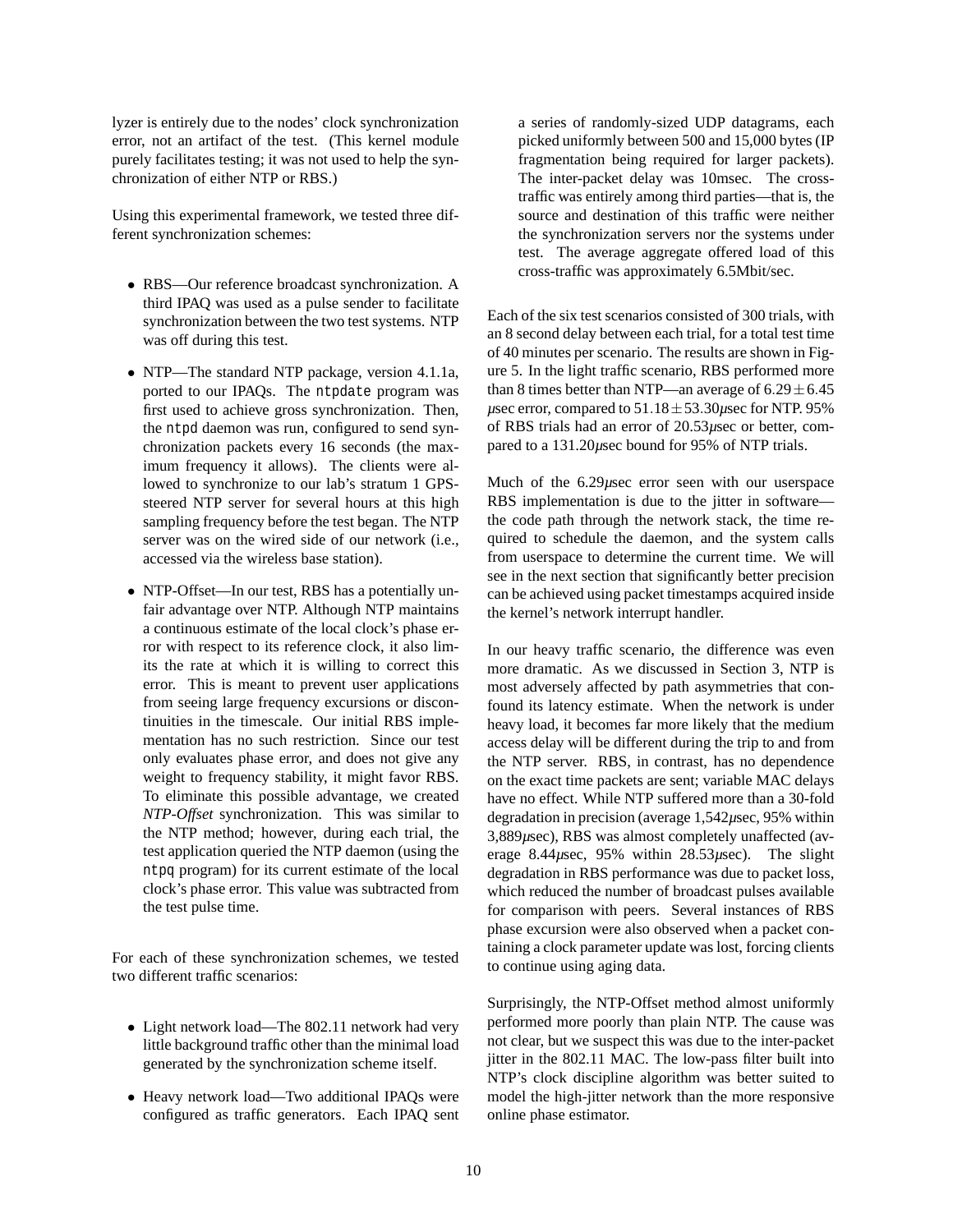

Figure 5: Synchronization error for RBS and NTP between two Compaq IPAQs using an 11Mbit 802.11 network. Clock resolution was 1*µ*sec. All units are *µ*sec. "NTP-Offset" uses an NTP-disciplined clock with a correction based on NTP's instantaneous estimate of its phase error; unexpectedly, this correction led to poorer synchronization. RBS performed more than 8 times better than NTP on a lightly loaded network. On a heavily loaded network, NTP further degraded by more than a factor of 30, while RBS was virtually unaffected.

#### **4.5 RBS using 802.11 and Kernel Timestamps**

In the previous section, we described the performance of RBS when implemented as a userspace application. This provided a fair comparison with NTP. However, for practical use in our testbed, we give RBS the additional advantage of packet timestamps acquired in the network interface's interrupt handler. Timestamping at interrupttime, before the packet is even transferred from the NIC, significantly reduces jitter and is a standard feature of the Linux kernel. The metadata is accessible by reading packets using the LBNL packet capture library, libpcap [21], instead of the usual socket interface.

Using kernel timestamps, the performance of RBS improved considerably, to  $1.85 \pm 1.28 \mu$ sec (see Figure 8), from  $6.29 \pm 6.45 \mu$ sec in the user-space implementation.

We believe this result was primarily limited by the  $1\mu$ sec clock resolution of the IPAQ, and that finer precision can be achieved with a finer-resolution clock. In our future work, we hope to try RBS on a such a platform: for example, using the Pentium's TSC, a counter which runs at the frequency of the processor core (e.g., 1GHz).

#### **4.6 Application to Post-Facto Synchronization**

Sensor network nodes are wireless and unattended; their finite energy becomes a dominating factor in their design. It is often not feasible to keep the processor or radio powered continuously. Such a "deep sleep" confounds traditional protocols like NTP that keep the clock synchronized at all times. We therefore have previously proposed *post-facto synchronization* [6]. In this scheme, nodes normally stay in a low power state, with *un*synchronized clocks, until a event of interest occurs. Only after such an event are the clocks reconciled. This prevents energy from being wasted on achieving unnecessary synchronization.

An interesting facet of the RBS clock skew estimator is that it is is also an effective form of post-facto synchronization. After an event of interest, nodes can power their radios up and exchange sync pulses until the bestfit line that relates nodes' clocks to each other has been computed satisfactorily (e.g., the RMS error has fallen below some threshold). Our experiment shown in Figure 4b suggests this line can be used to precisely extrapolate backwards, estimating what the phase offset was at a time in the past, such as when the event occurred.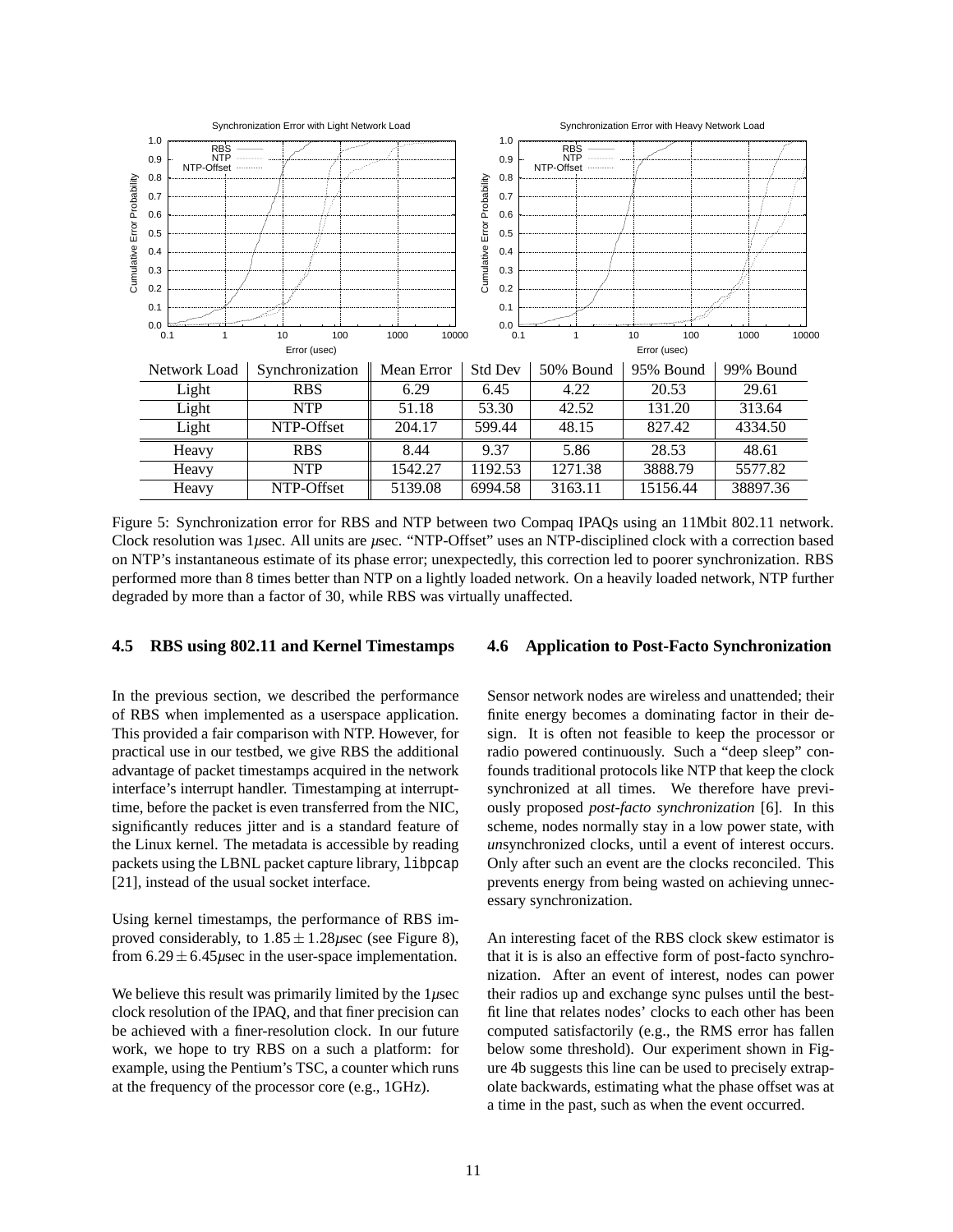#### **4.7 Summary of Advantages of RBS**

So far, we have built up the basic RBS algorithm, showing how reference broadcasts can be used to relate a set of receivers' clocks to one another. Over time, we can estimate both relative phase and skew. On Berkeley Motes, RBS can synchronize clocks within 11*µ*sec, with our relatively slow 19,200 baud radios. On commodity hardware—Compaq IPAQs using an 11 Mbit/sec 802.11 network—we achieved synchronization of  $6.29 \pm 6.45$ *µsec*, 8 times better than NTP under the same conditions. Using kernel timestamps, precision nearly reached the clock resolution— $1.85 \pm 1.28 \mu$ sec.

The advantages of RBS include:

- The largest sources of nondeterministic latency can be removed from the critical path by using the broadcast channel to synchronize receivers with one another. This results in significantly better precision synchronization than algorithms that measure round-trip delay.
- Multiple broadcasts allow tighter synchronization because residual errors tend to follow well-behaved distributions. In addition, multiple broadcasts allow estimation of clock skew, and thus extrapolation of past phase offsets. This enables *post-facto synchronization*, saving energy in applications that need synchronized time infrequently and unpredictably.
- Outliers and lost packets are handled gracefully; the best fit line in Figure 4 can be drawn even if some points are missing.
- RBS allows nodes to construct *local* timescales. This is useful for sensor networks or other applications that need synchronized time but may not have an absolute time reference available. Absolute time synchronization can also be achieved, as we will describe in Section 5.4.

The primary shortcoming of RBS as we have described it thus far is that it can only be used to synchronize a set of nodes that lie within a single physical-layer broadcast domain. We address this limitation in the next section.



Figure 6: A simple topology where multi-hop time synchronization is required. Nodes A and B send sync pulses, establishing two locally synchronized neighborhoods. Receiver 4 hears both A and B, and can relate nodes in either neighborhood to each other.

## **5 Multi-Hop Time Synchronization**

RBS as we have described it until now has used broadcasts to coordinate a set of receivers that lie within a single broadcast domain. A natural question that arises is how this technique might be extended so as to coordinate receivers whose span is larger than a single physicallayer broadcast. For example, the extent of wireless sensor networks is usually much larger than the broadcast range of any single node. In traditional LANs, the broadcast domain of an Ethernet is limited; LANs are interconnected with routers, bridges, or other gateways that do not propagate broadcasts at the physical layer.

In these scenarios, an extension to basic RBS can be used to synchronize a group of nodes that lie beyond the range of a single broadcast. Consider the example topology shown in Figure 6. The lettered nodes, A and B, both send a sync pulse. A and B can not hear each other, but each of them are heard by 4 receivers. Receivers that are in the same neighborhood (i.e., have heard the same sync pulse) can relate their clocks to each other, as described in previous sections. However, notice that receiver 4 is in a unique position: it can hear the sync pulses from both A *and* B. This allows receiver 4 to relate the clocks in one neighborhood to clocks in the other.

# **5.1 Multihop Clock Conversion**

To illustrate how the conversion works, imagine that we wish to compare the times of two events that occurred at opposite ends of the network—near receivers 1 and 7. Nodes A and B both send synchronization pulses, at times  $P_A$  and  $P_B$ . Say that receiver 1 observes event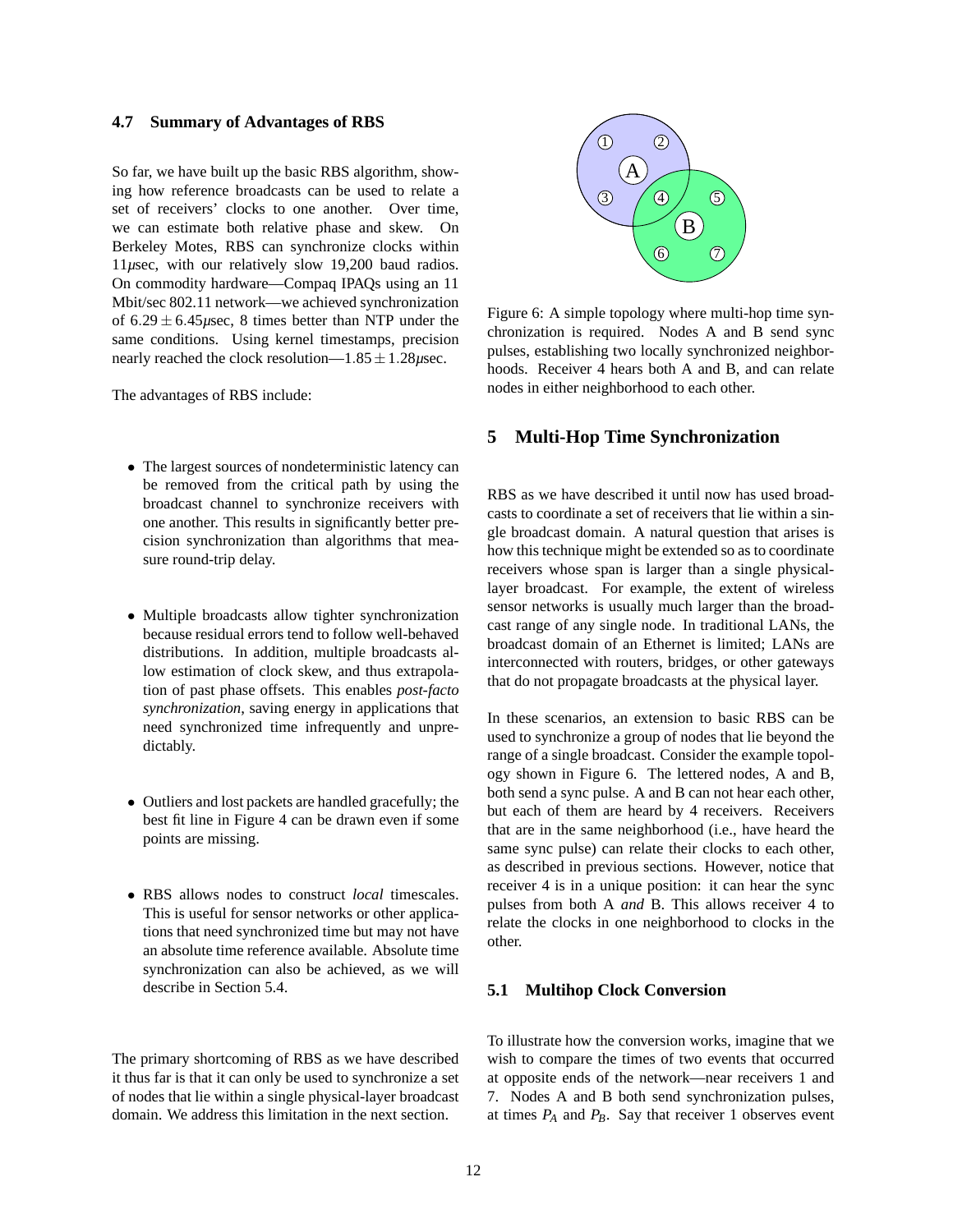$E_1$  2 seconds after hearing A's pulse (e.g.,  $E_1 = P_A + 2$ ). Meanwhile, receiver 7 observes event  $E_7$  at time  $P_B - 4$ . These nodes could consult with receiver 4 to learn that A's pulse occurred 10 seconds after B's pulse:  $P_A = P_B +$ 10. Given this set of constraints:

$$
E_1 = P_A + 2
$$
  
\n
$$
E_7 = P_B - 4
$$
  
\n
$$
P_A = P_B + 10
$$
  
\n
$$
\implies E_1 = E_7 + 16
$$

In this example, it was possible to establish a global timescale for both events because there was an intersection between A's and B's receivers.

This technique for propagating timing information has many of the same benefits as in the single-hop case. A traditional solution to the multi-hop problem might be for nodes to re-broadcast a timing message that they have previously received. In contrast, our technique *never depends on the temporal relationship between a sender and a receiver*. As in the single-hop case, removing all the nondeterministic senders from the critical path reduces the error accumulated at each hop, as we will show in Section 5.3.

For simplicity, the example above spoke of sending "a pulse." Naturally, the phase and skew relationship between receivers in a neighborhood can be determined more precisely by using a larger number of pulses, as we described in Section 4. To take advantage of this information, our RBS prototype does not literally compare pulse reception times, as suggested by the constraints in the equations above. Instead, it performs a series of timebase conversions using the best-fit lines that relate logically-adjacent receivers to each other. Adopting the notation  $E_i(R_i)$  to mean the time of event *i* according to receiver *j*'s clock, we can state the multihop algorithm more precisely:

- 1. Receivers  $R_1$  and  $R_7$  observe events at times  $E_1(R_1)$ and  $E_7(R_7)$ , respectively.
- 2. *R*<sup>4</sup> uses A's reference broadcasts to establish the best-fit line (as in Figure 4a) needed for converting clock values from  $R_1$  to  $R_4$ . This line is used to convert  $E_1(R_1)$  to  $E_1(R_4)$ .
- 3.  $R_4$  similarly uses B's broadcasts to convert  $E_1(R_4)$ to  $E_1(R_7)$ .
- 4. The time elapsed between the events is computed as  $E_1(R_7) - E_7(R_7)$ .

This algorithm is conceptually the same as the simpler version. However, each timebase conversion implicitly includes a correction for skew in all three nodes.

#### **5.2 Time Routing in Multihop Networks**

In Figure 6, there was a single "gateway" node that we designated for converting timestamps from one neighborhood's timebase to another. However, in practice, no such designation is necessary, or even desirable. It is straightforward to compute a "time route"—that is, dynamically determine a series of nodes through which time can be converted to reach a desired final timebase.

Consider the network topology in Figure 7a. As in Figure 6, the lettered nodes represent sync pulse senders; numbered nodes are receivers. (This distinction between senders and receiver roles is purely illustrative; in reality, a node can play both roles.) Each pulse sender creates a neighborhood of nodes that have known phase offsets by virtue of having received pulses from a common source. These relationships are visualized in Figure 7b, in which nodes with known clock relationships are joined by graph edges. A path through this graph represents a series of timebase conversions. For example, we can compare the time of  $E_1(R_1)$  with  $E_{10}(R_{10})$  by transforming  $E_1(R_1) \to E_1(R_4) \to E_1(R_8) \to E_1(R_{10}).$ 

It is possible to find a series of conversions automatically, simply by performing a shortest-path search in a graph such as in Figure 7b. In addition, the weights of the graph edges can be used to represent the quality of the conversion—for example, the residual error (RMS) of the linear fit to the broadcast observations. A minimum-error conversion between any two nodes can be found using a weighted-shortest-path search such as Dijkstra's or Bellman-Ford.

Of course, such shortest-path algorithms do not scale to large networks due to their dependence on global information. Although there is precedent for such systems (e.g., the Internet's early link-state routing algorithms), a more localized approach is needed if the method is to scale. To this end, there is an interesting alternative: time conversion can be built into the extant packet forwarding mechanism. That is, nodes can perform successive time conversions on packets as they are forwarded from node to node—keeping the time with respect to the local clock at each hop. This technique, also suggested by Röemer [28], is attractive because it requires only local computation and communication. Instead of flooding clock conversion parameters globally, they can be distributed using a tightly scoped broadcast. In addition, the quality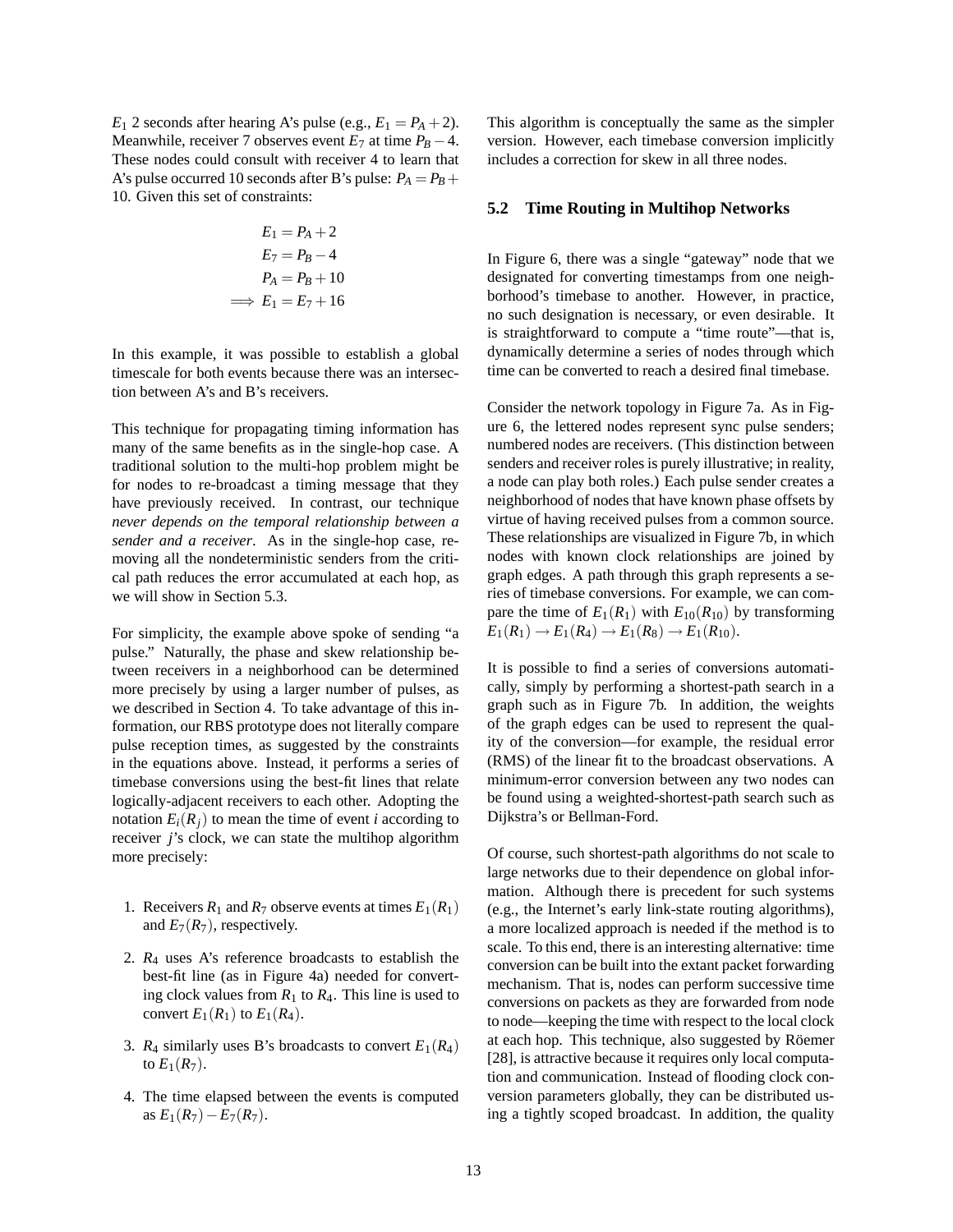

Figure 7: A more complex (3-hop) multihop network topology. *a)* The physical topology. Beacons (lettered nodes), whose transmit radii are indicated by the larger shaded areas, broadcast references to their neighbors (numbered nodes). *b)* The logical topology. Edges are drawn between nodes that have received a common broadcast, and therefore have enough information to relate their clocks to each other. Receivers 8 and 9 share two logical links because they have two receptions in common (from C and D).

of time synchronization across each link can be incorporated into the link metric used by the routing algorithm, ensuring that routing is not completely orthogonal to the quality of the time conversions available.

## **5.3 Measured Performance of Multihop RBS**

In a multihop topology where a series of timestamp conversions are required, as described in the previous section, each conversion step can introduce synchronization error. We now consider the cumulative effects of such errors as the path length grows.

We saw in Section 3.2 that the synchronization error introduced by a reference broadcast is Gaussian. In addition, each of the per-hop contributions to the error are *independent* because the phase and skew estimates at each hop are based on a different set of broadcasts. Therefore, we expect that total path error—a sum of independent Gaussian variables—will also follow a Gaussian distribution. If the average per-hop error along the path is  $\sigma$ , then we expect<sup>7</sup> the average path error for an *n*-hop path to be  $\sigma \sqrt{n}$ . This bound is pleasing in that it grows slowly, and implies that we can synchronize nodes across many hops without significant decay in precision.

We tested the precision of multihop RBS using the IPAQ and 802.11-based testbed we described in Section 4.4, including the in-kernel packet timestamping discussed in Section 4.5. We configured 9 IPAQs in a linear topol-

| $\overline{O}$<br>$\left( C\right)$<br>$\circledS$<br>$\overline{\textcircled{2}}$<br>$^\circledR$<br>$\overline{\mathbb{G}}$<br>B |            |                |      |      |       |
|------------------------------------------------------------------------------------------------------------------------------------|------------|----------------|------|------|-------|
| Hops                                                                                                                               | Mean Error | <b>Std Dev</b> | 50%  | 95%  | 99%   |
|                                                                                                                                    | 1.85       | 1.28           | 1.60 | 4.51 | 5.85  |
| 2                                                                                                                                  | 2.73       | 1.91           | 2.41 | 6.49 | 7.74  |
| 3                                                                                                                                  | 2.73       | 2.42           | 2.22 | 6.93 | 9.92  |
| 4                                                                                                                                  | 3.68       | 2.57           | 3.18 | 8.26 | 10.70 |

Figure 8: *top)* The topology used to test cumulative error when RBS is used in a multihop network. *bottom)* Measured performance of multihop RBS, using kernel timestamping, on IPAQs using 11 MBit/sec 802.11. All units are *µ*sec.

ogy, alternating between 5 (numbered) receivers and 4 (lettered) beacon emitters, as shown in Figure 8. Each receiver could hear only the nearest sender on its left and right. The test procedure was the same as we described in Section 4.4—in 300 trials, two IPAQs were commanded to raise a GPIO pin high at the same time. A logic analyzer reported the actual time differences. We tested a 1-hop, 2-hop, 3-hop and 4-hop conversion, by testing the rise-time difference between nodes 1–2, 1–3, 1–4, and 1–5, respectively.

The results, shown in Figure 8, generally seem to follow our  $\sigma \sqrt{n}$  estimate. The average 4-hop error was 3.68 ± 2.57 $\mu$ sec, which is nearly  $\sigma\sqrt{4}$ , normalizing  $\sigma$  to be the average 1-hop error.

<sup>&</sup>lt;sup>7</sup>From the variance's identity that  $var(x + y) = var(x) + var(y)$ ; variance= $\sigma^2$ .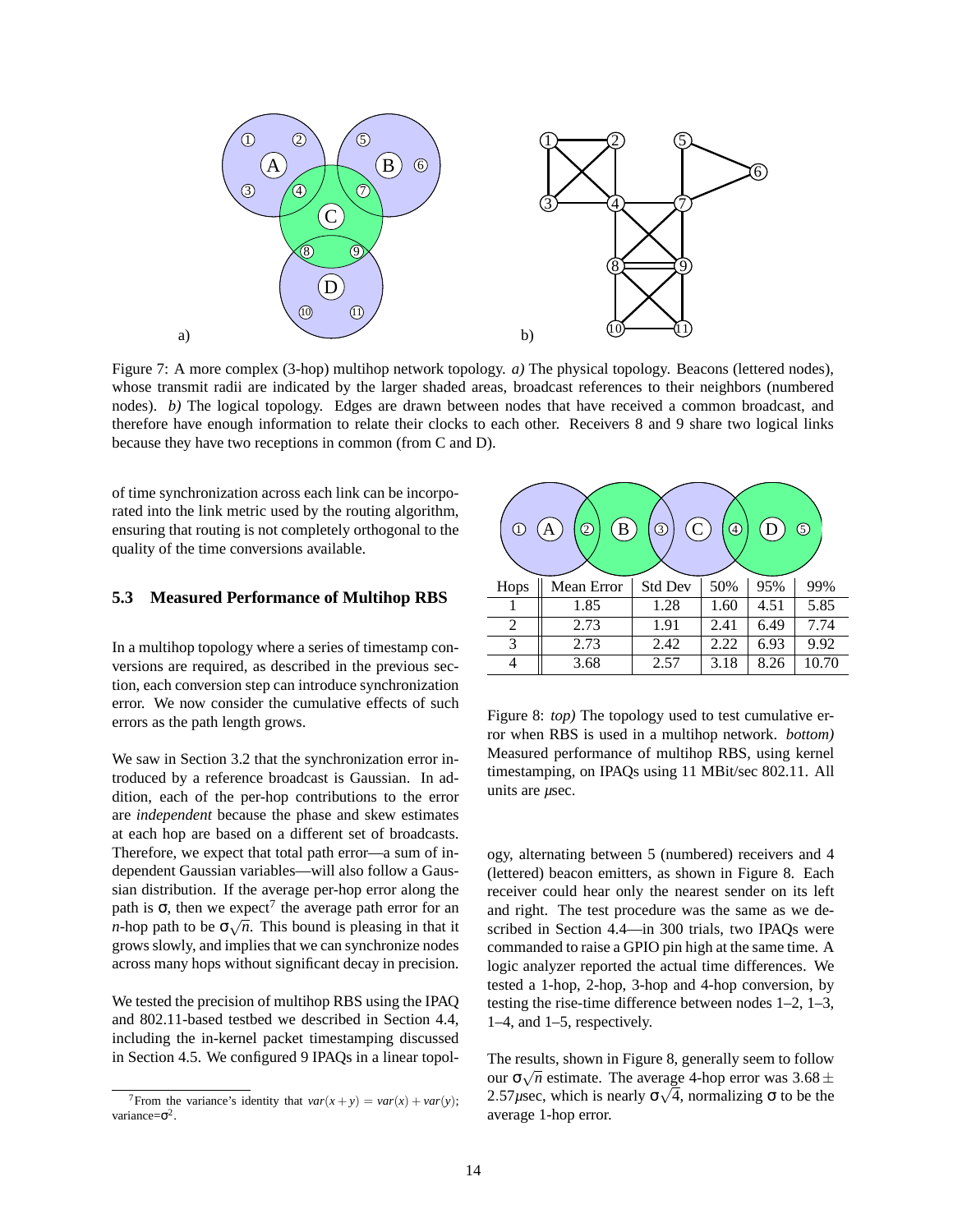#### **5.4 Synchronization with External Timescales**

So far, we have spoken entirely of creating local, internally consistent timescales. Although relative synchronization is sufficient for many applications, others require absolute time as measured by an external reference such as UTC. Reference timescales are typically distributed via governmentally sponsored radio systems such as the short-wave WWVB station [3] or the satellite-based Global Positioning System [16]. Commercially available receivers for these systems can synchronize computers by providing them with a "PPS" (pulse-per-second) signal at the beginning of each second. The seconds are numbered out of band, such as through a serial port.

RBS provides a natural and precise way to synchronize a network with such an external timescale. For example, consider a GPS radio receiver connected to one of the nodes in a multihop network such as the one in Figure 7. GPS time simply becomes another node in that network, attached via one edge to its host node. The PPS output of the receiver can be treated exactly as normal reference broadcasts are. That is, the host node timestamps each PPS pulse and compares its own timestamp with the pulse's true GPS time. The phase and skew of the host node's clock relative to GPS time can then be recovered using the algorithms described in Section 4. Other nodes can use GPS time by finding a multihop conversion route to it through the host node, using the algorithm we described in Section 5.2.

## **6 Application Experience**

To date, our RBS implementation has been applied, both within and without our research group, in three distributed sensor network applications requiring highprecision time synchronization. Each uses RBSsynchronized clocks to precisely measure the arrival time of acoustic signals. Most audio codecs sample the channel at 48KHz, or  $\approx$  21 $\mu$ sec per sample. As we have seen in previous sections, the precision nominally achieved by RBS issignificantly better. Distributed acoustic sensors have thus been able to correlate their acoustic time-series down to individual samples. This has been useful in a number of contexts.

Our group has developed a implemented a centimeterscale localization service for Berkeley Motes based on acoustic time-of-flight ranging [8]. A set of IPAQs set around the room first establish their own positions within a relatively coordinate system by ranging to one another. Each IPAQ emits an audible "chirp" which has an encoded pseudonoise sequence [9]. IPAQs run a matched filter over their incoming audio data to find the most likely audio sample indicating arrival of the chirp. 802.11-based RBS corrections are then applied to convert this into the equivalent sample number in the sender's timebase, allowing time of flight and therefore range to be computed. Once this startup phase is complete, our "acoustic Motes," specially equipped with small amplifiers and speakers, periodically emit a similar pseudonoise chirp; IPAQs in the region each compute their ranges to the Mote, and can localize it by trilaterating. In this case, RBS is used to synchronize all Motes in the system to each other. A special "MoteNIC"—a Mote physically attached to an IPAQ—provides translations between the Mote and IPAQ time domains.

Merrill *et al.* describe Sensoria Corporation's use of RBS in their implementation of a distributed, wireless embedded system capable of autonomous position location with accuracy on the order of 10cm [22]. This system was built under the auspices of the DARPA SHM program and has been field tested at Fort Leonard Wood, Missouri, in configurations of up to 20 nodes. Their application is also notable because it represents a third hardware and radio platform on which RBS has been successfully implemented. Sensoria's "WINS NG" node is based around the Hitachi SH4 processor running Linux 2.4. Each node has two low-power 56Kbit/sec hybrid TDMA/FHSS radios with an RS-232 serial interface to the host processor. As with our 802.11 implementation, the firmware of this radio was opaque, making schemes that rely on tricks at the MAC layer impossible.

Finally, blind beamforming on acoustic signals has been studied by Yao *et al.* for a number of years [35]. Their group had previously restricted their empirical studies to centralized systems, as they did not have a platform capable of synchronizing distributed audio sampling with sufficient precision. Recently, Wang *et al.* reported their first experience building a *distributed* beam-forming application on IPAQs using our RBS daemon [34].

# **7 Conclusions and Future Work**

In this paper, we explored a form of time synchronization, *Reference-Broadcast Synchronization*, that provides more precise, flexible, and resource-efficient net-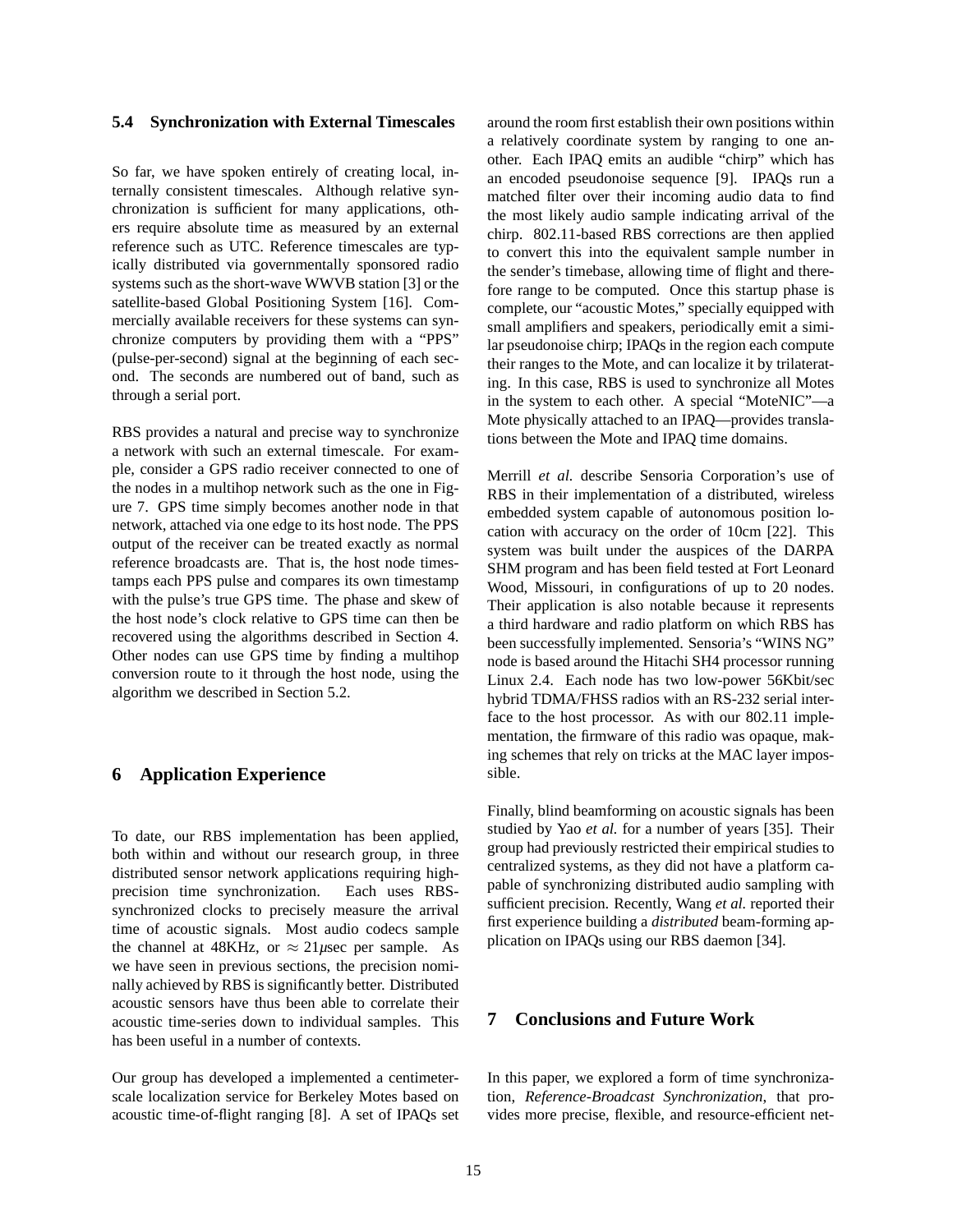work time synchronization than traditional algorithms. The fundamental property of our design is that it *synchronizes a set of receivers with one another*, as opposed to traditional protocols in which senders synchronize with receivers. In addition, we have presented a novel multi-hop algorithm that allows this fundamental property to be maintained across broadcast domains.

In our scheme, nodes periodically send beacon messages to their neighbors using the network's physical-layer broadcast. Recipients use the message's arrival time as a point of reference for comparing their clocks. The message contains no explicit timestamp, nor is it important exactly when it is sent.

RBS has a number of properties that make it attractive. First, by using the broadcast channel to synchronize receivers with one another, the largest sources of nondeterministic latency are removed from the critical path. This results in significantly better-precision synchronization than algorithms that measure round-trip delay. The residual error is often a well-behaved distribution (e.g., Gaussian), allowing further improvement by sending multiple reference broadcasts. The extra information produces significantly better estimates of relative phase and frequency, and allows graceful degradation in the presence of outliers and lost packets.

The RBS clock skew estimate also supports extrapolation of *past* phase offsets. This enables nodes to synchronize *post-facto*, saving energy in applications that need synchronized time infrequently and unpredictably.

We presented a quantitative study that compared an RBS implementation to a carefully tuned installation of GPSsteered NTP. Both used IPAQ PDAs with 802.11 wireless Ethernet. We found that the average synchronization error of RBS was  $6.29 \pm 6.45 \mu$ sec, 8 times better than that of NTP in a lightly loaded network. A heavily loaded network further degraded NTP's performance by a factor of 30 but had little effect on RBS. With kernel timestamping hints, RBS achieved an average error of  $1.85 \pm 1.28 \mu$ sec, which we expect was limited by the IPAQ's 1*µ*sec clock resolution.

Our multihop scheme allows locally coordinated timescales to be federated into a global timescale, across broadcast domains. Precision decays slowly—the average error for an *n*-hop network is proportional to  $\sqrt{n}$ . In our test of kernel-assisted RBS across a 4-hop topology, average synchronization error was 3.68±2.57*µ*sec. RBS-federated timescales may also be referenced to an external standard such as UTC if at least one node has access to a source of reference time.

We have implemented RBS on a variety of hardware platforms, where it has proven to be robust and reliable for both performance measurement and in support of real applications. However, there is still much work to be done. Some important scaling issues have not yet been explored, such as automatic, dynamic election of the set of nodes to act as beacon senders. If there are multiple beacon-senders in a single neighborhood, RBS can make use of redundant information to improve precision; however, it quickly reaches the point of diminishing return where the system would be better off conserving bandwidth instead. We would like understand just how much extra precision is afforded by this redundancy.

In addition, we would like to quantify a number of performance questions more fully: precision vs. both the bandwidth used for beacons, and their frequency; minimum time to acquire synchronization to within a given precision bound; post-facto synchronization precision vs. time elapsed from event to reference pulses; and precision with different data filtering algorithms. We would like to quantify the performance of RBS when used for external (UTC) synchronization over multiple hops, vs. using NTP in the same topology.

We are confident that these techniques are widely applicable, based on our experience with Berkeley Motes running TinyOS, Linux-based IPAQs, PCs, and Sensoria's WinsNG radios. Each has quirks that have taught us important lessons about RBS, so we would like further with experience with RBS with a wider range of hardware platforms, network interfaces, operating environments, and applications. Many of our collaborators in the sensor network community have research interests that require precise time synchronization: collaborative signal processing, acoustic ranging, object tracking, coordinated actuation, and so forth. We look forward to evaluating the utility of RBS in support of these applications.

#### **Acknowledgments**

This work was made possible with support from the DARPA NEST program (the "GALORE" project, grant F33615-01-C-1906). Additional support was provided through the University of California MICRO program (grant number 01-031) and matching funds from Intel Corporation. The authors are indebted to Sensoria Corporation for support and feedback. Members of the UCLA LECS laboratory, the anonymous reviewers, and OSDI shepherd Eric Brewer provided insightful comments that significantly improved our research.